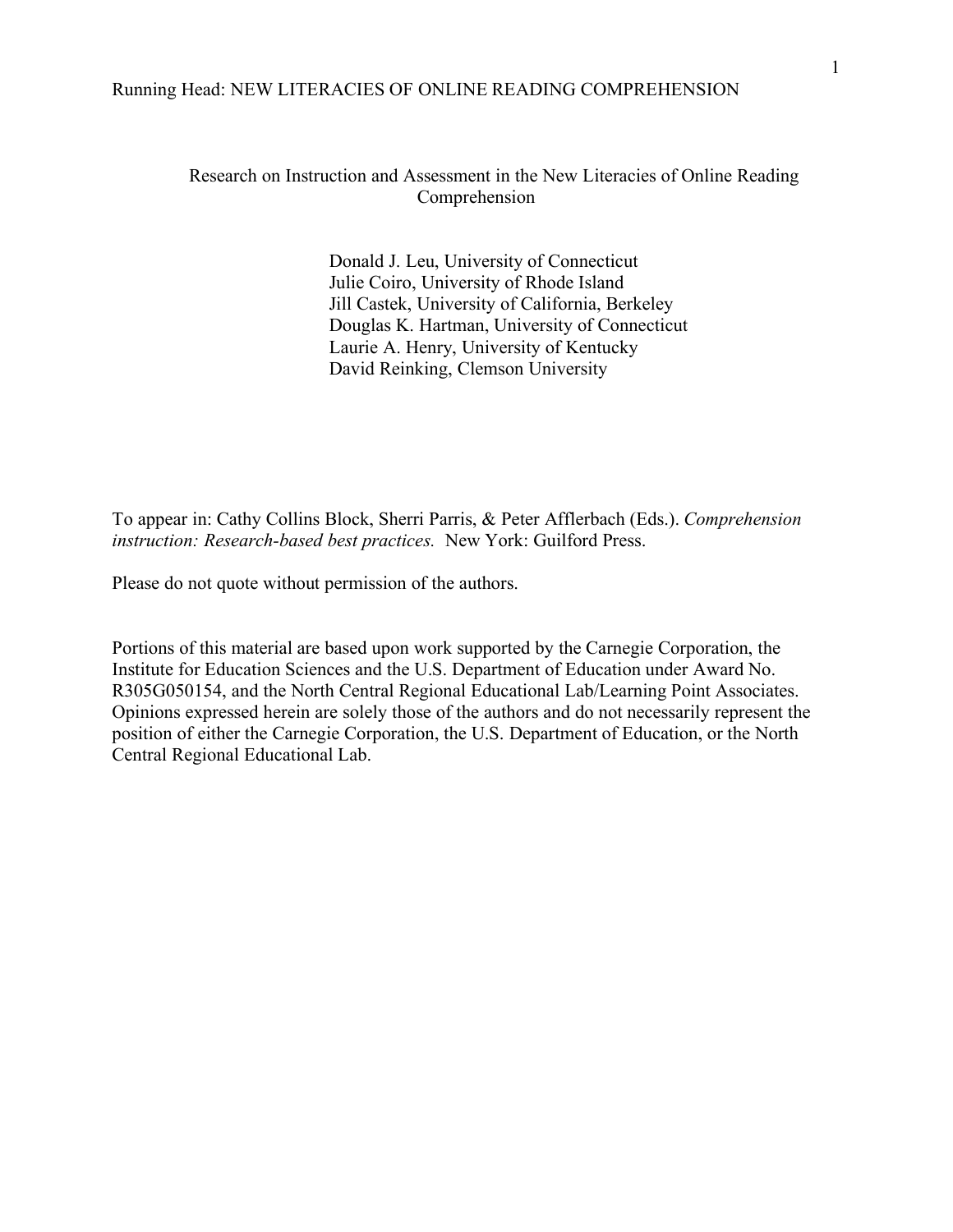Research on Instruction and Assessment in the New Literacies of Online Reading Comprehension

*"The knowledge economy is about how the new technologies have transformed the way we think and act...To thrive in the global knowledge economy, it is going to be important to change the whole educational system to ensure a wide base of knowledge workers who understand and use information technologies."* 

(Riley, 2003, paragraphs 8-10)

The Internet has rapidly become the defining medium for information, communication, and reading comprehension in the twenty-first century (Friedman, 2005; Partnership for 21<sup>st</sup> Century Skills, 2004; 2006; The New Literacies Research Team, 2007). Moreover, research indicates that online reading comprehension is not isomorphic with offline reading comprehension; proficient readers offline are not always proficient readers online (Coiro, 2007; Leu, Zawilinski, Castek, Banerjee, Housand, Liu, & O'Neil, in press). Additional reading comprehension skills are required to be a successful online reader (Castek, Leu, Coiro, Gort, Henry, & Lima, in press; Coiro & Dobler, 2007; Henry, 2006; Leu, Castek, Hartman, Coiro, Henry, Kulikowich, & Lyver, 2005). The emergence of new online reading comprehension skills has profound consequences for instruction as reading has moved from page to screen. These new literacies have redefined many aspects of traditional comprehension instruction.

In this chapter, we will explore online reading comprehension, instruction, and assessment. The chapter will:

- provide data to establish that the Internet is now a central context for reading comprehension;
- define the new literacies of online reading comprehension and review research in this area;
- define the emerging outlines of Internet Reciprocal Teaching (IRT), an instructional model used to teach online reading comprehension;
- explore emerging assessment practices in online reading comprehension;
- identify key public policy and research questions to direct upcoming work; and
- describe what classroom instruction in the new literacies of online reading comprehension might be like in the future.

# **The Internet is This Generation's Defining Technology For Information, Reading Comprehension, and Learning**

It is increasingly clear that online reading comprehension has become central to success in the twenty-first century. Consider some of the evidence for this claim:

- 1. Over one billion readers are reading online today, one-sixth of the world's population (de Argaez, 2006; Internet World Stats: Usage and Population Statistics, n.d.).
- 2. Internet use at work to read, write, communicate, and solve problems increased by nearly 60% in the U.S. during 2002 among all employed adults 25 years of age and older (U.S. Department of Commerce, 2002).
- 3. Many of the productivity gains realized during the past decade in the economies of the world are due to the rapid integration of the Internet into the workplace to share information, communicate, and solve problems (van Ark, Inklaar, & McGuckin, 2003; Matteucci, O'Mahony, Robinson, & Zwick, 2005).
- 4. In the U. S., students aged 8-18 report spending more time reading online per day, 48 minutes, than reading offline, 43 minutes per day (Kaiser Family Foundation, 2005).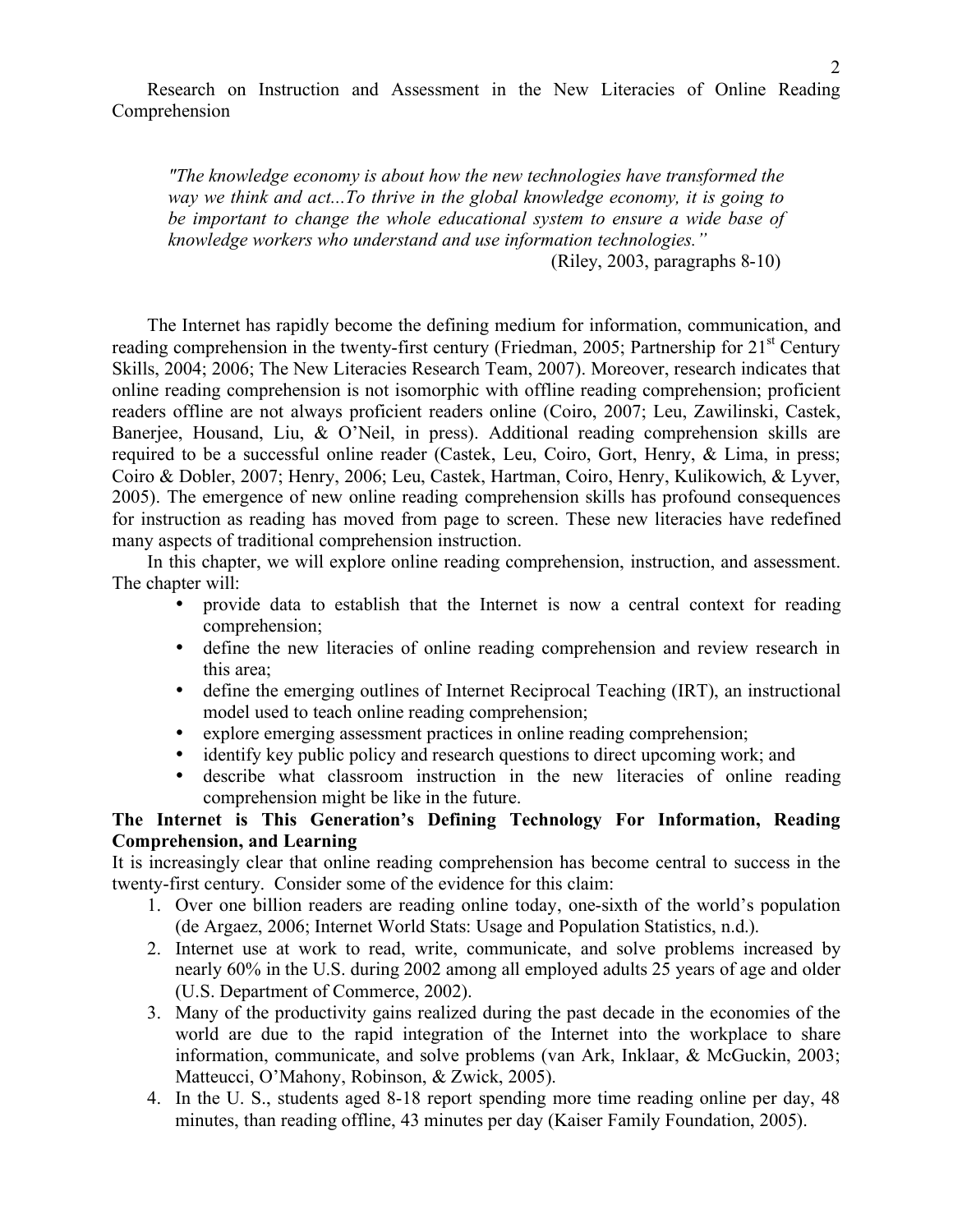- 5. More than 90% of adolescent students in the U.S. with home access to the Internet, report using the Internet for homework (Pew Internet & American Life Project, 2001). Over 70% of these students used the Internet as the primary source for information on their most recent school report or project while only 24% of these students reported using the library for the same task.
- 6. The first international assessment of online reading comprehension will take place in 2009. The PISA International Assessment of Reading (Organization for Economic Cooperation and Development [OECD], n.d.) will provide important information about online reading comprehension to public policy makers around the world who are demanding it. Additional assessments of online reading comprehension are also beginning to be reported (see Bennett, Persky, Weiss, & Jenkins, 2007).

These data suggest that the Internet is now the defining technology for reading in a digital, socially-networked, multimodal, hyperlinked, and multi-tasking world of information and communication (see also Bleha, 2005; Borzekowski, Fobil, & Asante, 2006; Livingstone & Bober, 2005; Ludlow, 2006; Pew Internet and American Life Project, 2005.) The rate of growth in online reading has been exponential. In the history of literacy, no other technology for reading, writing, or communicating has been adopted so rapidly, by so many people, in so many places, and with such expansive implications for literacy. These changes have prompted research in online reading comprehension, seeking to understand what it means to read online and how best to support students in doing so.

### **Research in The New Literacies of Online Reading Comprehension**

Research in online reading comprehension is informed by theoretical work in new literacies (Coiro, Knobel, Lankshear & Leu, in press-a; Leu, Kinzer, Coiro, & Cammack, 2004). Broadly conceived, a new literacies perspective argues that the nature of literacy and learning is rapidly changing and transforming as new technologies emerge. While there are many perspectives associated with the term *new literacies* (e.g., Cope & Kalantzis, 2000; Gee, 2003; Kress, 2000; Hull & Schultz, 2002; Lankshear & Knobel, 2003; 2006; New London Group, 1996; Street, 1998), the most recent theoretical review of this work (Coiro, Knobel, Lankshear & Leu, in press-b) concludes that most share a set of common assumptions: (a) new skills, strategies, dispositions, and social practices are required by new technologies for information and communication; (b) new literacies are central to full participation in a global community; (c) new literacies regularly change as their defining technologies change; and (d) new literacies are multifaceted and benefit from multiple points of view. Results from investigations framed in a new literacies perspective have challenged existing classroom practices in literacy education (Beach & O'Brien, in press; Dalton & Proctor, in press; Merchant, in press; Snyder & Bulfin, in press; Unsworth, in press; Wyatt-Smith & Elkins, in press).

Within this broader context of new literacies theory and research, a new literacies perspective of online reading comprehension (Leu et al., 2004) has also emerged to frame online reading comprehension as a problem-based inquiry process involving new skills, strategies, and dispositions on the Internet to generate important questions, and then locate, critically evaluate, synthesize, and communicate possible solutions to those problems online. What differs from earlier models of traditional print comprehension is that online reading comprehension is defined not only around the purpose, task, and context but also by a process of self-directed text construction (Coiro & Dobler, 2007) that occurs as readers navigate their own paths through an infinite informational space to construct their own versions of the online texts they will read. During this process both new and traditional reading comprehension skills are required. The overlap between online and offline reading enriches, but also complicates, our understanding of reading comprehension in the 21<sup>st</sup> century. Any model of online reading comprehension must begin with that basic observation.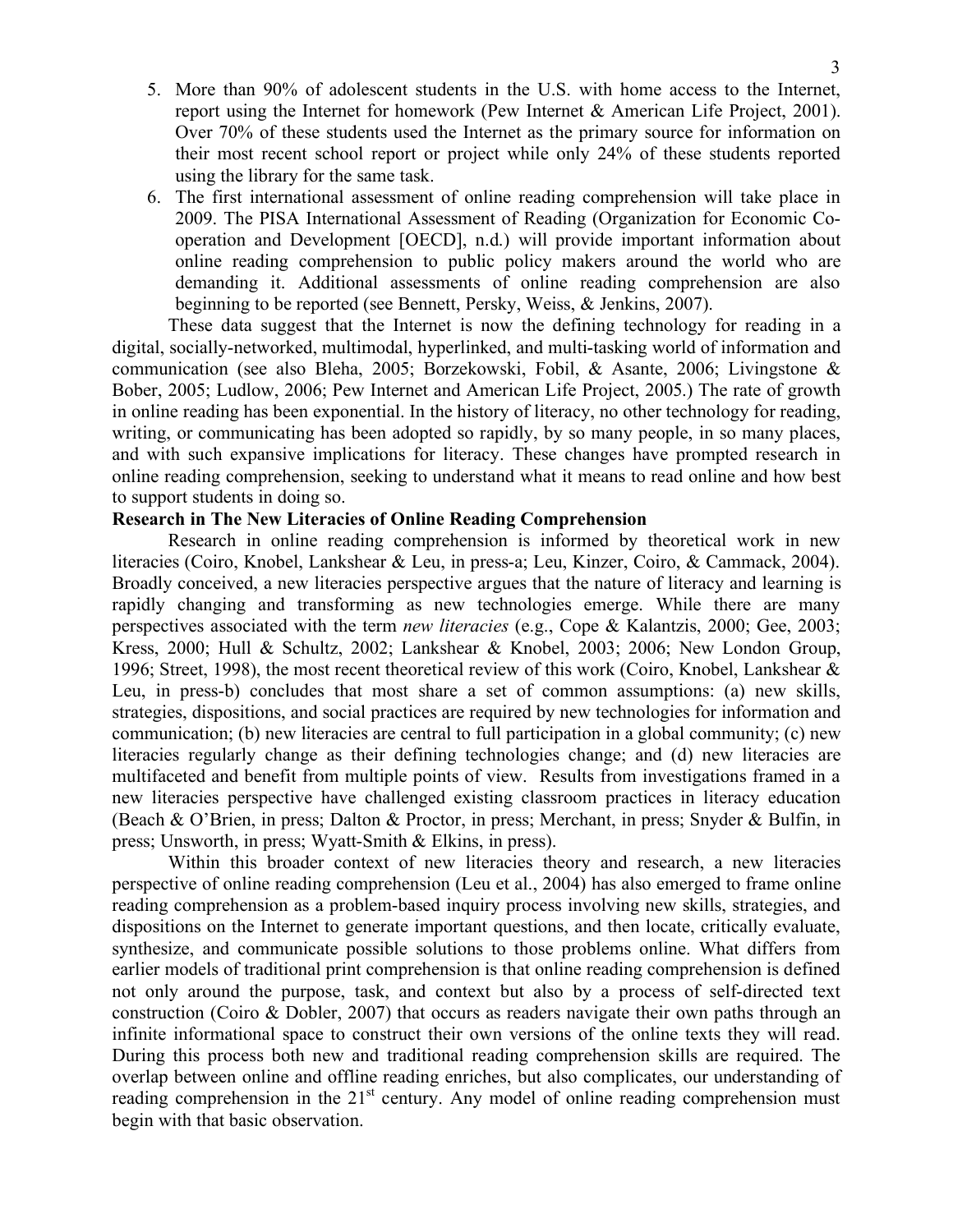What are the new skills and strategies for successful online reading comprehension? The answer is still emerging, though the outlines are becoming clearer. We know for example, that the new literacies of online reading comprehension occur within a process that includes the skills and strategies required to identify an important question directing the reader to locate, critically evaluate, synthesize, and communicate information with the Internet (Leu, Reinking, Carter, Castek, Coiro, Henry, Malloy, Robbins, Rogers, & Zawilinski, 2007).

Consider, first, the initial phase of online reading comprehension -- we read on the Internet to solve problems and answer questions. How a problem is framed or how a question is understood is a central aspect of online reading comprehension. Recent work by Taboada and Guthrie (2006) within traditional texts suggests that reading initiated by a question differs in important ways from reading that does not. The fact that online reading comprehension always begins with a question or problem may be an important source of the differences between online and offline reading comprehension.

Locating information online is another aspect of online reading comprehension. It also requires new online reading comprehension skills such as using a search engine, reading search engine results, or quickly reading a web page to locate the best link to the information that is required. Many students lack these skills (Coiro, 2007; Leu, et. al, 2007). Of those who do use a search engine, for example, many do not appear to know how to read search engine results, instead clicking down the list of links in a "click and look" strategy (Leu, et. al., 2007).

Locating information during the online reading comprehension process may create a bottleneck for the subsequent skills of online reading comprehension (Henry, 2007). That is, those who possess the online reading comprehension skills necessary to locate information can continue to read and solve their problem; those who do not possess these skills cannot. In fact, this bottleneck may contribute to the lack of isomorphic performance between online and offline readers.

Another area in which online reading comprehension requires a unique set of skills is during critical evaluation. Whereas critical evaluation is important when reading offline information, it is perhaps more important online, where anyone can publish anything; knowing the stance and bias of an author become paramount to comprehension and learning. Determining this in online contexts requires new comprehension skills and strategies. For example, knowing which links take you to information about who created the information at a site (and actually choosing to follow these links) becomes important. So too, is knowing how to check the reliability of information with other information at other sites. Students do not always possess these skills. In one study (Leu, et. al, 2007), 47 out of 53 higher performing online readers in  $7<sup>th</sup>$ grade believed a site designed to be a hoax was reliable (*Save the Endangered Pacific Northwest Tree Octopus: http://zapatopi.net/treeoctopus/*), despite that most students indicated in an interview that they did not believe everything they read online. Moreover, when told the site was a hoax, a number of students insisted it provided accurate and reliable information.

Adults also appear to lack critical evaluation skills on the Internet, especially when it comes to search engine results. The Pew Internet and American Life Project (Fallows, 2005) found that whereas 92 percent of adults were confident about their searching abilities, 62 percent were unaware of the distinction between commercial and non-commercial results, and 68 percent said that search engines provide a fair and unbiased source of information. Clearly, many segments of our population have yet to acquire a full complement of online reading comprehension skills and dispositions to enable them to be effective at locating information and thinking critically about what they have found.

The Teaching Internet Comprehension Skills to Adolescents (TICA) project (Leu & Reinking, 2005) has been studying these and other skills essential to online reading comprehension. An evolving checklist of online reading comprehension skills, in all of the areas required during online reading comprehension (understanding and developing questions, locating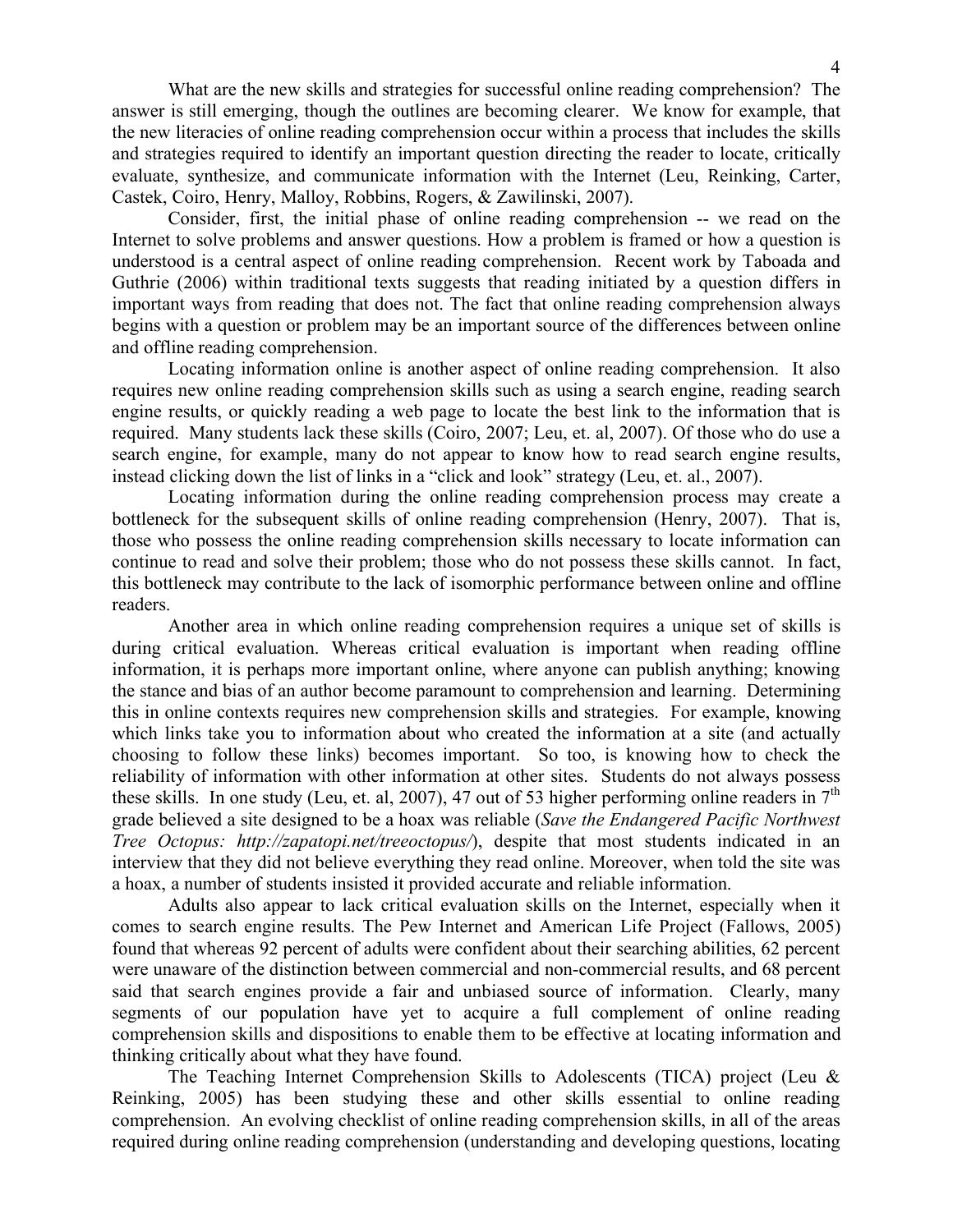information, critically evaluating information, synthesizing information, and communicating information) is located in Appendixes A and B. Videos of students demonstrating these skills, during online reading, may be viewed at: http://www.newliteracies.uconn.edu/iesproject/videos/

# **Applying Reciprocal Teaching Approaches to Teaching The New Literacies Of Online Reading Comprehension**

How should we begin to think about teaching online reading comprehension skills and strategies? A logical approach would be to review the research on comprehension to determine which instructional models appeared most effective with teaching offline reading comprehension. The substantial effect sizes reported for one model of comprehension instruction, Reciprocal Teaching (Brown & Palincsar, 1989; Palincsar & Brown, 1984) would be especially noticeable in any review. Reciprocal Teaching has been shown to consistently improve students' comprehension of texts when implemented in ntervention settings (Alfassi, 1998; Brand-Gruwel, Aarnoutse & Van Den Bos, 1997; DeCorte, Vershaffel & Van De Ven, 2001; Fung, Wilkinson & Moore, 2003; Hacker & Tenent, 2001). A meta-analytic review of sixteen studies (Rosenshine & Meister, 1994) showed that reciprocal teaching had a consistent, large, and positive effect on comprehension outcomes. Median effect sizes across the studies were between .34 to .60 on teacher-designed tests.

What defines the instructional approach, Reciprocal Teaching? Key elements of this model include:

- the use of traditional, printed texts, which are often narratives;
- the reading of a common text;<br>• the teaching of a small group  $\alpha$
- the teaching of a small group of students, often struggling readers;
- teacher modeling of comprehension strategies;
- a focus on predicting, questioning, clarifying, and summarizing strategies;
- a gradual release of responsibility away from the teacher as students take on the modeling of comprehension strategies;
- collaboration and discussion among all participants in each reciprocal teaching group

While working in small groups, teachers and students take turns leading discussions of the text and demonstrating each strategy. Eventually, through continued practice and a gradual release of responsibility, students begin to develop a useful repertoire of metacognitive strategies for better understanding what they read. Over time, these strategies appear to become selfregulated and transfer to new reading contexts (e.g., Cooper, Boschken, McWilliams, & Pistochini, 2000; Palincsar, 1986; Palincsar & Klenk, 1992).

# *Modifying Reciprocal Teaching For Online Reading Comprehension Instruction*

To better prepare students for the unique challenges of reading on the Internet, we have begun to explore how best to frame instruction in online reading comprehension within middle school language arts classrooms (Leu & Reinking, 2005), middle school science classrooms (Leu et al., 2005) and in self-contained elementary school classrooms (Castek, in process). In each setting, our model of instruction has been informed by the well-established research in Reciprocal Teaching (Brown & Palincsar, 1989; Palincsar & Brown, 1984; Rosenshine & Meister, 1994). It has also been informed by other research that has adapted this model, originally developed to serve small groups of struggling readers, to classroom learning contexts involving a wider spectrum of students (e.g., Hacker & Tenent, 2002).

Over time, our work has led us to modify a number of the elements of Reciprocal Teaching. Some changes have resulted from the differences between offline and online reading contexts. Others have resulted from moving a small-group instructional model, initially developed for teaching low performing readers, to meet the needs of self-contained classroom teachers who confront both larger numbers of students and a wider range of reading proficiency.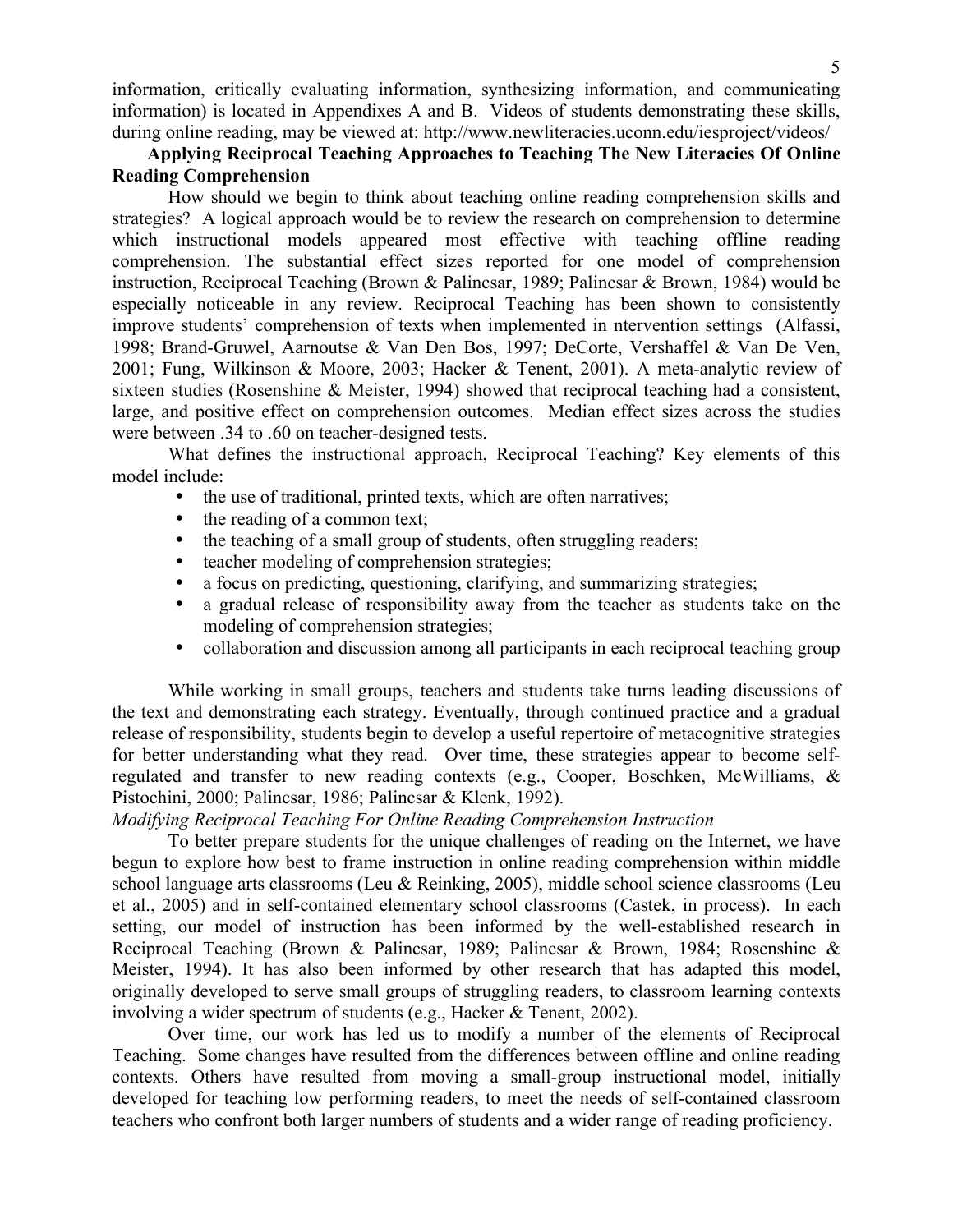Additional changes have resulted from our decision to adapt Reciprocal Teaching within classrooms where students each have their own computer. We have found it important for each student to have a computer with wireless access to the Internet. The facilities in most school computer labs make both interactive group work and discussions about strategy use quite problematic. Each is central to Reciprocal Teaching as well as to our evolving model, which we call Internet Reciprocal Teaching. Other issues we have encountered with computer labs include the encroachment on instructional time necessitated by walking classes to the lab and back to the home classroom as well as the limited times that computer labs are free. In addition, we are mindful that our work seeks to develop a model of instruction for the future, where we expect students to have their own laptops with wireless connections to the Internet, such as those found in Maine and an expanding number of districts around the U.S. (Dunleavy, Dexter, & Heinecke, 2007; Zucker, 2004). As a result of all of these considerations we have chosen to develop our model of Internet Reciprocal Teaching around the use of wireless laptop carts in the classroom. In the following sections, we compare and contrast Reciprocal Teaching and Internet Reciprocal teaching.

*The use of traditional printed texts, often narratives vs. online informational texts*. Reciprocal Teaching uses traditional, printed texts, often narratives, whereas Internet Reciprocal Teaching takes place with online resources, typically informational texts. Thus, somewhat different opportunities and challenges appear during lessons using Internet Reciprocal Teaching. Given the focus on expository texts, for example, it is somewhat easier to integrate Internet Reciprocal Teaching lessons into other content areas. Reading selections with this model, on the other hand, often have more specialized vocabulary and are sometimes more challenging. However, multimedia sources on the Internet often are available to support reading comprehension in ways not possible with traditional texts. These additional media sources, though, also require new reading skills and strategies to effectively exploit their potential.

*The reading of a common text vs. the reading of unique texts.* Small-group Reciprocal Teaching instruction typically requires a common text that all students read linearly (Palincsar & Brown, 1984). With Internet Reciprocal Teaching, because of the nature of online reading, readers typically construct individual, texts through hyperlinks and the textual paths that readers choose to follow. As a result, during Internet Reciprocal Teaching, strategy instruction focuses on both the common and the unique processes by which students navigate through multiple and different texts, rather than the reading of one, common text. Teachers and students model their choices about which links are most relevant to a group or individual question through thinkalouds. They discuss how to most efficiently locate information within different kinds of websites, and how to synthesize ideas across multiple texts and media and how to best represent the answers to their questions. Instruction emphasizes choices about which sites to read, where to read on those sites, which links to follow to gather additional information, and when to conduct new searches.

*Teaching a small group of students, often struggling readers vs. teaching in larger, heterogeneously grouped classrooms.* Reciprocal Teaching was initially developed for working with a single small group of struggling readers (Palincsar & Brown, 1984). We work in diverse, urban and rural classrooms, heterogeneously grouped, with approximately 20-25 students in each class. Students come to our classrooms with a wide range of ability levels and backgrounds. They include English Language Learners as well as students who qualify for special services and students who struggle with reading, although they do not qualify for such services. Because we work in self-contained classrooms, we have been required to adapt the basic context of Reciprocal Teaching – a single teacher working with a small group of struggling readers – to fit classrooms with one teacher for many more, and many different, students. The diversity of our classrooms provides a wider range of students with which to exchange a potentially wider range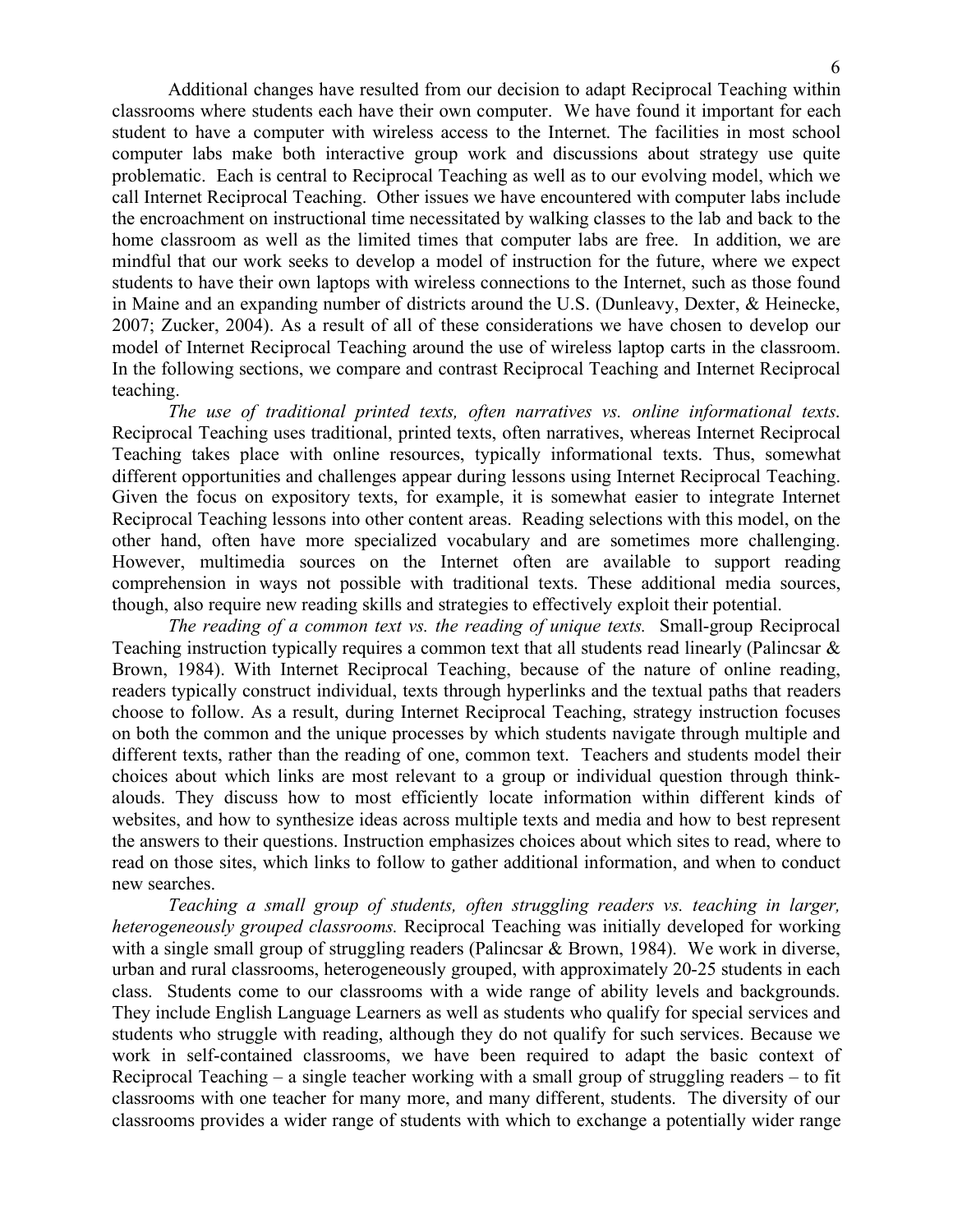of online reading strategies. It also requires somewhat different organization and management in a classroom.

*Greater teacher modeling of offline comprehension strategies vs. greater student modeling of online comprehension strategies.* A key component of Reciprocal Teaching is that teachers model reading comprehension strategies, often by explaining their thinking during reading. Internet Reciprocal Teaching provides some degree of teacher modeling but we also seek to take advantage of the novel online reading comprehension strategies that students bring to classrooms. There are two benefits. First, students frequently possess novel and potentially powerful online reading comprehension strategies, sometimes ones with which teachers may be unfamiliar. Second, we have found that empowering students in this fashion, helping them to see themselves as experts with important skills to share, is a powerful instructional advantage. Often this approach includes students who might normally be thought to be weaker readers (Coiro, 2007; Leu et al., in press; New Literacies Research Team, 2005). We have found that honoring their contributions to the learning process encourages greater investment in classroom activities and increases their engagement with texts and the learning process generally. Further, we have observed several occasions when previously passive students, who were also weaker offline readers, took a leadership role in strategy discussions.

*A focus on predicting, questioning, clarifying, and summarizing strategies vs. a focus on questioning, locating, critically evaluating, synthesizing, and communicating strategies.* Reciprocal teaching emphasizes four basic strategies: predicting, questioning, clarifying, and summarizing. The most important meta-analysis of reciprocal teaching studies (Rosenshine & Meister, 1994) indicated that statistically significant gains in reading comprehension appeared regardless of whether two, three, four, or ten strategies were included, suggesting that it may not be the type nor the number of strategies that are taught, so much as it is the cognitive processing that is made explicit during reading. We have followed this course in our development of Internet Reciprocal Teaching. Whereas Internet Reciprocal Teaching often includes the strategies used during Reciprocal Teaching, it focuses more on the somewhat novel online reading comprehension strategies required to develop or understand a question and then use that question to locate, critically evaluate, synthesize, and communicate information on the Internet.

*A gradual release of responsibility away from the teacher as students take on the modeling of comprehension strategies.* Both Reciprocal Teaching and Internet Reciprocal Teaching gradually transfer to students the responsibility for modeling comprehension strategies. We have found it effective to provide the gradual release of responsibility by using an instructional scheme with three phases: Phase 1 includes direct, whole class instruction of basic skills and strategies of Internet use; Phase 2 includes group work and the reciprocal exchange of online reading comprehension strategies by students with their peers; Phase 3 includes online individual inquiry units, sometimes with collaborative efforts involving other students in other classes, perhaps even in other parts of the world, and periodic strategy sharing sessions with groups. We discuss these phases in more detail in a subsequent section. In the process, students assimilate strategies by engaging in explicit discussions about the online contexts in which these strategies appear to be most useful. Engaging in explicit discussions of strategy usage enhances students' awareness of their own thinking processes (Palincsar & Brown, 1984) and facilitates the application of these strategies in new reading contexts.

*Collaboration and discussion among all participants in each reciprocal teaching group.*  Both Reciprocal Teaching and Internet Reciprocal Teaching take advantage of the potential that results from group conversations about reading strategies and about the new strategies that appear to be especially helpful in various contexts. This posture is especially useful for online reading comprehension, because new technologies continually appear online (new and revised search engine tools, for example), requiring continually new online reading comprehension strategies to take advantage of their potential.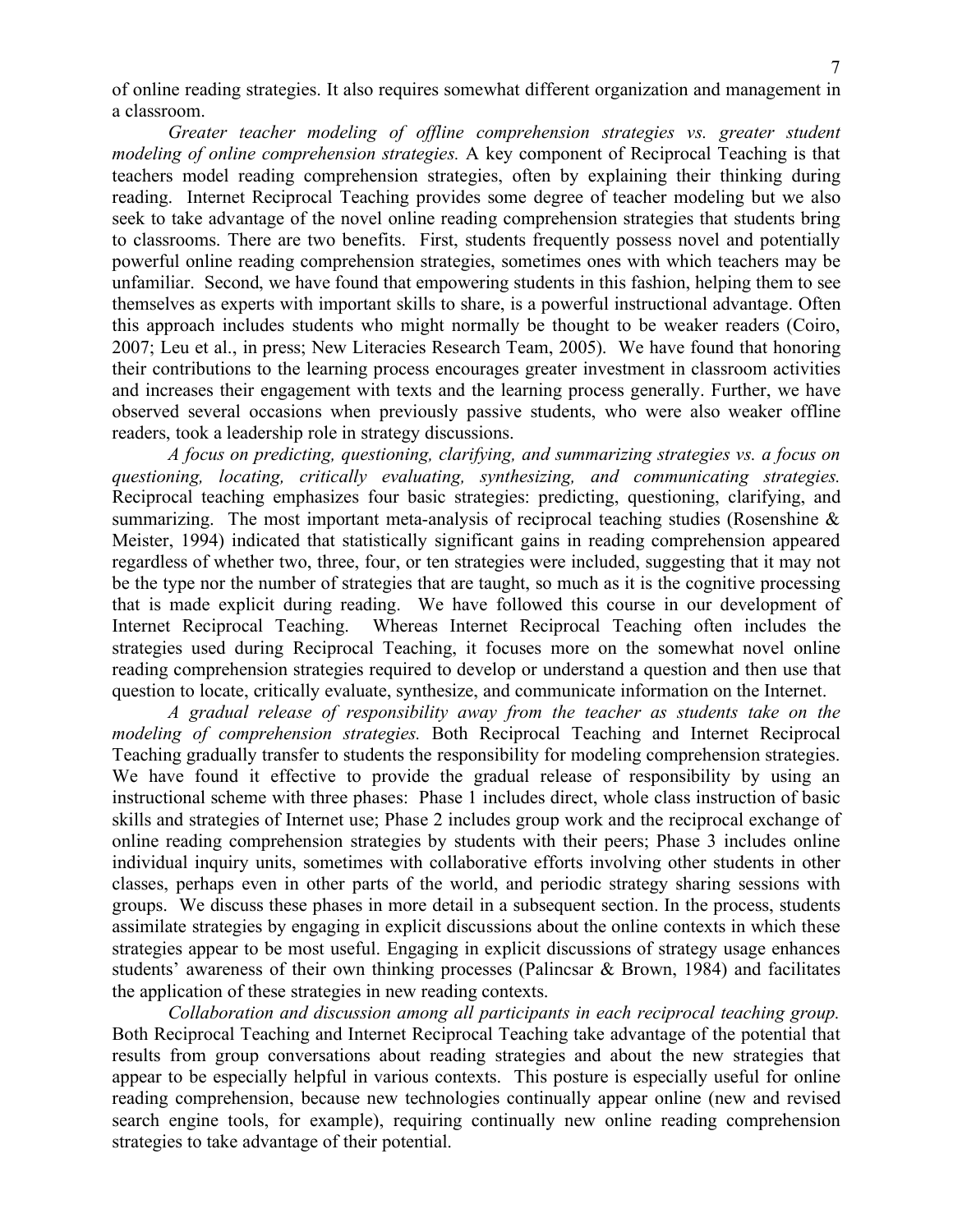# **An Evolving Model of Internet Reciprocal Teaching**

As we have come to understand the differences and the similarities between the contexts of Reciprocal Teaching and Internet Reciprocal Teaching, we have continued to investigate aspects of Internet Reciprocal Teaching during a year-long formative experiment (see Reinking & Bradley, 2004; 2008) conducted in five  $7<sup>th</sup>$ -grade English Language Arts classrooms with a high proportion of low-achieving students. Instruction followed our three-phase model, seeking to develop online reading comprehension skills and strategies required to: (a) generate online research questions; (b) locate information; (c) critically evaluate information; (d) synthesize information; and (e) communicate information among students.

Initially, the online reading comprehension skills that we sought to develop were informed by the patterns of strategy use demonstrated by approximately 50 proficient online readers, gathered during think-aloud sessions the previous year (see Carter & Henry, 2006; Coiro, Malloy, & Rogers, 2006; Leu & Castek, 2006; Leu, et al., 2007). Throughout the year, we refined how online reading experiences were structured for students based on insights gained from an iterative cycle of data collection including interviews and discussions among researchers, teachers, and sometimes students. We adjusted both *what* was taught and *how* it was taught based on what appeared to enhance or inhibit the effectiveness of particular interventions in different classroom contexts (Castek & Reinking, 2006). Across the classrooms, we aimed to increase academic engagement, encourage active reading, and promote students as experts in online reading comprehension. These goals were based intentionally on those of Reciprocal Teaching (Palincsar & Brown, 1984). To achieve these goals, we encouraged student demonstrations of online reading comprehension to the maximum extent possible and supported strategy application across a wide range of online informational tasks.

Although we are still in the midst of analyzing the data collected in our formative experiment, we highlight here two important patterns that have begun to emerge from our work with students in urban and rural low-achieving school districts.

*Internet Reciprocal Teaching Progresses Through Three Phases of Online Reading Instruction* 

One important pattern that emerged from our formative experiments was that different students required different levels of support at different points during the year in which we implemented IRT (Leu, et. al., 2007). Thus, we found it helpful to organize our thinking about online reading comprehension instruction into three phases that sought to accomplish the gradual release of responsibility, which is a central aspect of Reciprocal Teaching (Palincsar, 1986; Palincsar & Brown, 1984).

*Phase 1: Teacher led instruction.* During Phase 1, students take part in teacher-led demonstrations designed to establish essential classroom routines and foundational Internet and computer skills. During this phase, the teacher explicitly models online reading comprehension strategies and introduces procedures for conducting group discussions. Teaching procedures are designed to nurture collaborative group work skills among students. Internet Reciprocal Teaching lessons in this phase highlight foundational skills and strategies (e.g., handling laptops, opening and quitting applications, managing multiple windows) that serve as precursors to online reading comprehension. Instruction occurs most often as a whole class to facilitate participation in think-aloud demonstrations. Toward the end of this phase, mini-lessons provide students practice in applying what they had learned with a partner or two. Whereas the time spent in this phase may differ widely across classrooms, our work suggests that a gradual transition out of the teacher-led phase can be made when the majority of students are able to demonstrate application of the skills and strategies listed on the observational checklist for Phase I (see Appendix A).

*Phase 2: Collaborative modeling of online reading comprehension strategies.* In Phase 2 of Internet Reciprocal Teaching*,* teachers and students begin to share the responsibility for introducing new strategies and demonstrating how and when those strategies might be most useful. Lessons in this phase present small groups of students with common problems, often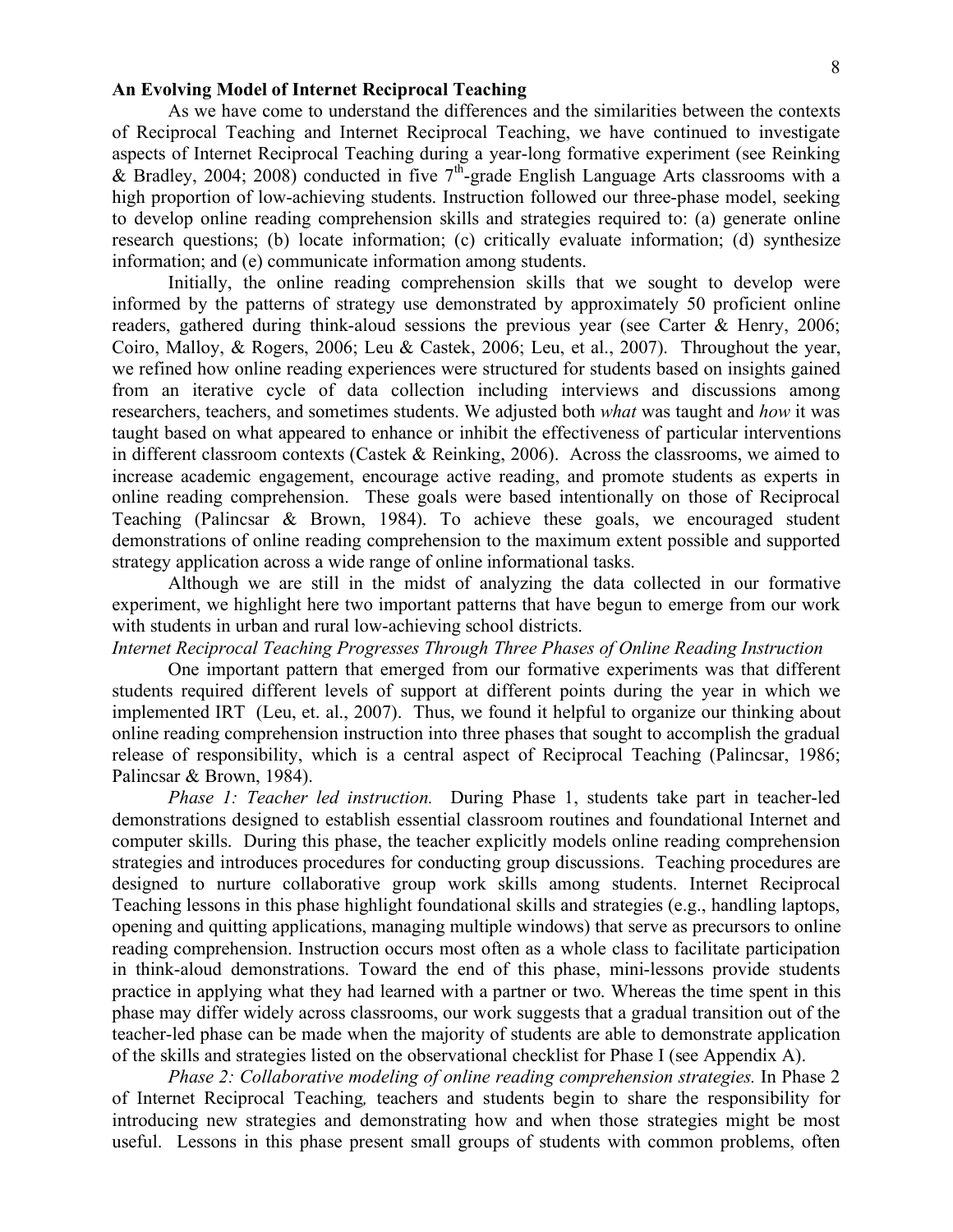linked to key curriculum standards or goals, and designed to elicit important online reading comprehension skills. One day, for example, the groups in a class may be given these three problems and asked to solve them with the Internet: (a) How high is Mt. Fuji in Japan; (b) Find another different answer to this same question; (c) Which answer do you think is most accurate and how did you determine that it was? Students in each group are guided to discuss their solutions, exchanging reading comprehension strategies for locating information and critically evaluating information. Lessons are designed to minimize teacher talk and to maximize the time students are engaged with the task. An essential part of planning is setting aside time at the end of each lesson for students to debrief and to exchange strategies with the entire class after having already done so in their small groups.

Initially, lessons focus on locating and critical evaluating online information, and later, shift to synthesis and communication with a variety of online communication tools (e.g., email, blogs, wikis, Google docs, Instant Messages). Importantly, as this phase of instruction progresses, activities are carefully sequenced from more structured to less-structured experiences to take maximum advantage of students' growing online reading knowledge and proficiency.

Because collaborative group exchanges of online reading comprehension strategies play an increasingly important role in this phase of instruction, students may sometimes be grouped homogeneously to collaboratively contend with an information challenge that targets a particular area of weakness. At other times, students may be heterogeneously grouped to share individual strengths while collaboratively solving online information problems. Consistent with the principles of Reciprocal Teaching, an important component of this second phase is working in groups to teach peers and their teacher(s) new strategies for navigating and comprehending information on the Internet. In this way, both teachers and students work together to document student progress on the observational checklist of Phase 2 strategies necessary for transitioning to Phase 3 (See Appendix B). These activities reinforce students' growing independence as proficient online learners and prepare students for peer-teaching one another more regularly during Phase 3.

*Phase 3: Inquiry.* Finally, in Phase 3, instruction begins to move toward independent online inquiry related to the curriculum. Online work often takes place individually and in small groups, while the teacher acts more as a facilitator of online strategy use. Students are given opportunities to develop their own questions to research or problems to solve using strategies introduced in Phase 2. Students are also encouraged to select what they believe to be the most effective means for communicating their findings, again applying strategies introduced earlier in instruction. Initially, in this phase, information is gathered and shared with reciprocal strategy support from students *within* the class. Later, the instructional focus shifts to support students as they solve problems with students in other classrooms in their school or district, around the country, or even in other parts of the world via telecollaborative inquiry projects (Leu, Leu, & Coiro, 2004). Ultimately, students are invited to develop their own lines of inquiry related to their curriculum to spontaneously demonstrate strategies during authentic online reading experiences and to collaboratively work with others as they use the Internet to solve the important problems they have defined. It is at this point that students develop an understanding of how important it is to play an active role in their own learning about the curriculum and experience firsthand the satisfaction associated with knowing how to question, locate, evaluate, synthesize, and communicate information with the Internet.

*Internet Reciprocal Teaching Progresses From Simpler to More Complex Online Reading Comprehension Tasks*

A second conclusion we are drawing from our formative observations of online reading comprehension instruction across five classrooms is that effective Internet Reciprocal Teaching lessons move progressively from simpler tasks that are somewhat similar to reading offline texts to those that are more complex and quite different than reading offline texts. For example, we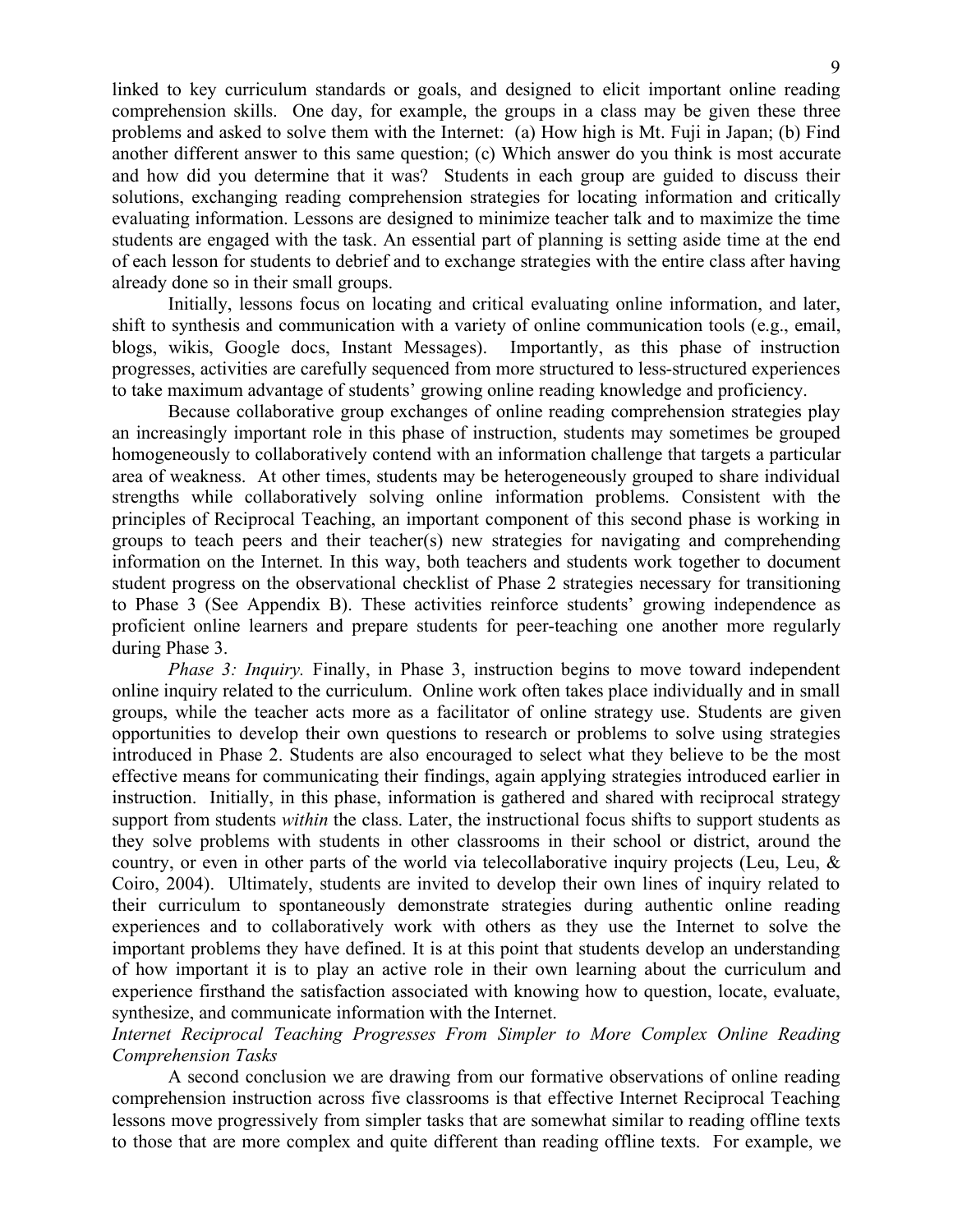found it helpful to begin with demonstrations and strategy discussions that fostered skimming and scanning skills to locate specific information on a single webpage. Discussions centered around text features that lead readers to specific information on the page; students collaboratively shared strategies that helped clarify how good online readers strategically skim and scan a webpage and then check their facts by locating similar facts on other reliable web pages. Discussions quickly led to considering how to investigate an author's credibility and reliability, which provided a purpose for strategically skimming and scanning additional pages on a website where the information was found.

In turn, these discussions prompted students to search for information on other websites that could be used to confirm or to refute ideas by consulting additional sources. Discussions about the different types of search engines and how each worked prompted important new strategies for online reading comprehension. Amidst these discussions, Internet Reciprocal Teaching lessons introduced tasks that offered students time to explore strategies for using keywords to narrow questions, using synonyms to revise searches on the same topic, and combining key words to effectively refine searches and locate specific information. Teachers and students modeled procedures for strategically reading search results and determining, for example, where to read for information on a search results page, how to determine when it was important to initiate a new search, or how to search more efficiently by attending to clues about the potential reliability of a website by examining the website's address as it appears in the results list. These types of lessons helped students learn how to make informed choices about where to read and how to navigate to reliable sites that contain information suited to their purposes for reading.

As students became more efficient in locating the information they were seeking, they had more time to read across multiple websites, summarize important information, and explore their options for communicating their findings to others. Reciprocal teaching lessons then began to highlight strategies for organizing information into charts or idea webs, turning their collection of facts and multimedia resources into a cohesive summary, collaboratively editing their work, composing messages for particular audiences, and selecting appropriate communication tools. Small-group discussions focused on the skills and strategies required to use, among other technologies, Instant Messages, email, blogs, and wikis. With support from the teacher and their classmates, students began to realize that each of these types of communication require unique inferential reasoning skills to use them effectively. Students were given time to practice how to construct clear messages appropriate for various contexts and purposes.

Over time, guided demonstrations of authentic research tasks aligned to the curriculum provided students with opportunities to apply different combinations of the online reading comprehension skills and strategies they had learned, and taught others, in their reciprocal teaching discussions. Students were able to choose a related topic of interest, query search engines, locate relevant and reliable information, synthesize information from multiple sources, and communicate it to others using procedures appropriate to the type of communication tool they selected.

#### **Measuring the Potential Benefits of Internet Reciprocal Teaching**

In addition to exploring new ways of thinking about new literacies instruction, we have begun to develop a number of different methodologies and instruments to measure proficiency in online reading comprehension. Although space does not allow for a detailed description of each assessment, we share below our think-aloud methodology and four broad categories of formal and informal instruments we have designed to evaluate the effects of Internet Reciprocal Teaching and specifically to determine whether instruction can improve offline and online reading comprehension and content area learning over time. Interested readers can see examples of these measures at the following the web site: http://www.newliteracies.uconn.edu/IRT *Student Think-Aloud Methodology*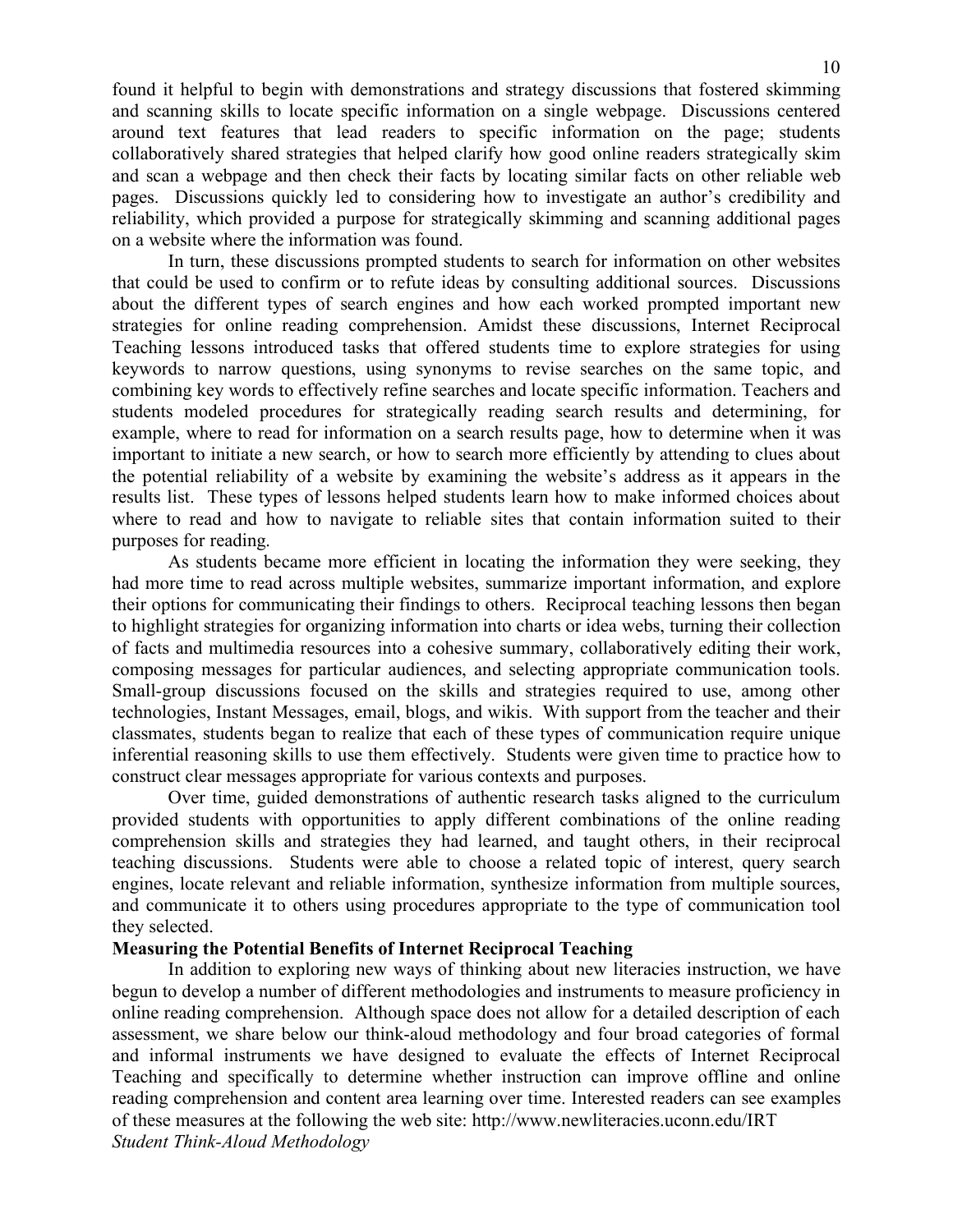Process-based think-aloud methodologies (see Afflerbach, 2002; Pressley & Afflerbach, 1995) have provided an important window into the nature of online reading comprehension ability and how students respond to various online reading activities. Rich and complex thinkaloud data have provided us information to systematically refine our evolving understanding of the online reading comprehension skills demonstrated by proficient and less skilled adolescent online readers. In a series of studies (see Leu, et. al., 2007; Leu & Castek, 2006; New Literacies Research Team, 2005), participants were asked to read online and to think aloud, using both researcher-selected and student-selected reading assignments. Students' online reading sessions were recorded using Camtasia software (http://www.techsmith.com/camtasia.asp), which creates a real-time movie of all online actions on the screen as well as an online recording of verbal think-aloud data.

Data from the Camtasia recordings were then transcribed, coded, and analyzed to reveal: (a) the processes students use (or don't use) and (b) the understandings (or misconceptions) students may have about how best to compose task-related online questions, and use a range of online contexts (e.g., search engines, informational websites, interactive images, email, instant message, and/or blogs) to locate, critically evaluate, synthesize, and communicate their answers to others. From our analyses, patterns of effective strategy use were systematically added to our evolving taxonomy of proficient online reading strategies. Likewise, patterns of ineffective online reading processes across several populations of adolescent readers helped inform our decisions about which skills, strategies, and dispositions we might focus on for our sequence of Internet Reciprocal Teaching lessons.

# *Formative Assessments of Online Reading Comprehension Strategy Use*

One fairly open-ended and easy-to-administer instrument is called the Formative Assessment of Students' Emerging Knowledge of Internet Strategies (FASEKIT). Once every three to four weeks, students are given approximately fifteen minutes to list the most important strategies they employ when using the Internet. For each strategy, they are also asked to explain why that strategy is important and when they might use it as part of their online reading experience. This open-ended measure invites students to describe their online strategy use in their own words. A review of student responses can help to quickly determine the declarative, procedural, and conditional knowledge (Paris, Wasik & Turner, 1991) students may be acquiring from Internet Reciprocal Teaching lessons (and their interactions with peers) and highlight areas of misunderstanding that may be addressed in upcoming lessons.

# *Curriculum-Based Information Challenges*

A second category of useful measures designed to assess online reading comprehension ability are challenges to find information that require a range of Internet technologies and that link directly to a particular curricular theme or learning objective. As members of the TICA Project (Leu et al., 2007) conducted a formative experiment of how IRT might help accomplish its pedagogical goals we investigated, for example, the use of: (a) leveled Jeopardy-style blog challenges to evaluate seventh graders online reading proficiency while studying biographies; (b) a mystery email challenge that integrated samples of descriptive writing and personal letters to evaluate the development of new literacy strategies as part of a unit on narrative writing; (c) a Wikipedia activity that challenged students to share information they researched about respiratory scientists with a worldwide audience; (d) an informational website challenge designed to prompt prediction and inferential reasoning skills as part of an interdisciplinary unit on the Holocaust; and (e) an interactive blog discussion that assessed seventh-grade students' ability to share critical evaluation strategies they used to determine which informational websites were reliable and which were unreliable. In each case, observational data and feedback from students and teachers suggested that informal measures of online reading comprehension can be effectively integrated into authentic classroom literacy activities and aligned to grade level objectives in reading, language arts, and content-area curricula. Sample tasks and student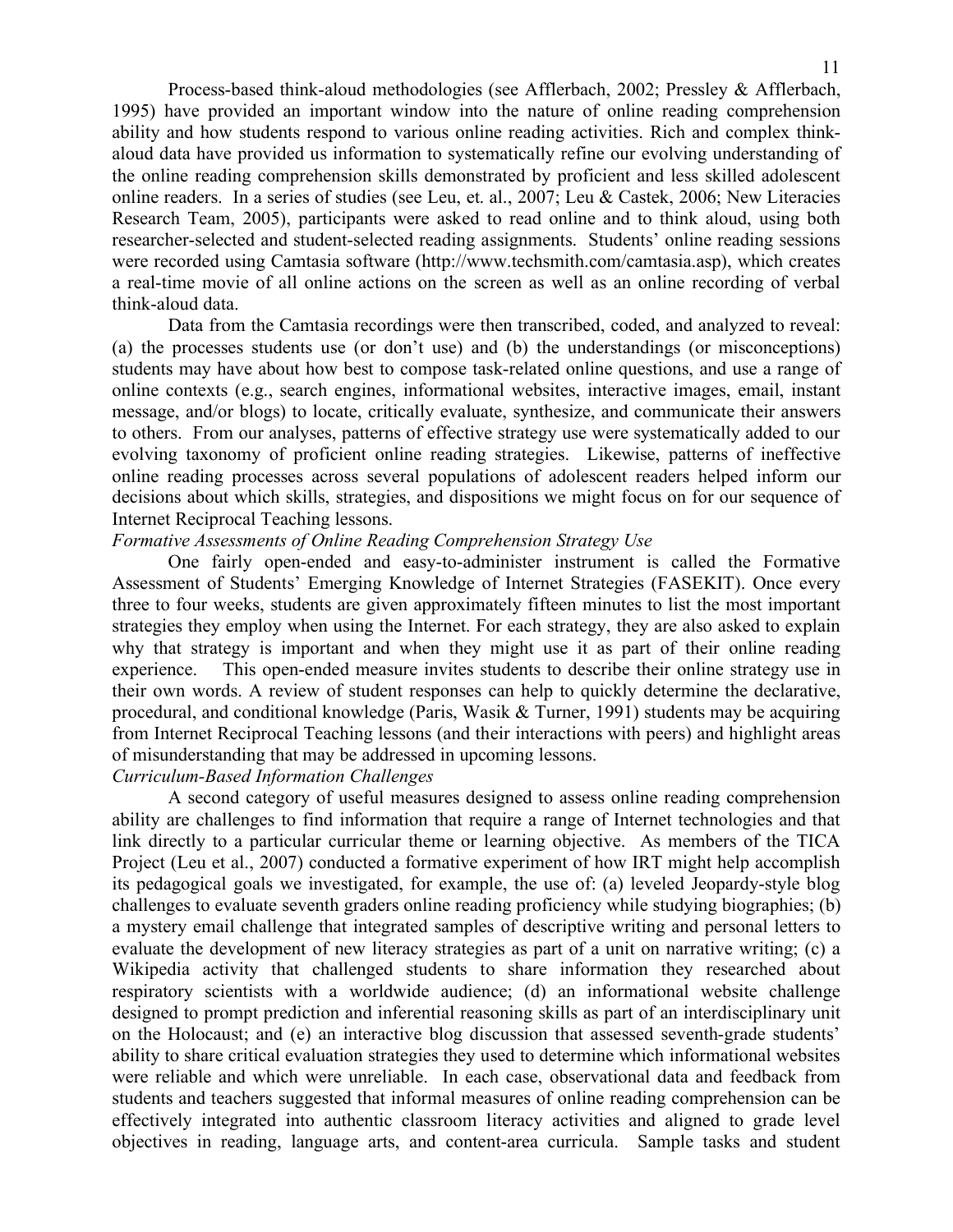responses can be found for each of these online informational challenges at the following website: http://www.newliteracies.uconn.edu/IRT.

# *Performance-Based Assessments of Online Reading Comprehension Ability*

A third type of instrument that has demonstrated the ability to validly and reliably estimate online reading performance among adolescent readers is called the Online Reading Comprehension Assessment (ORCA). In our work, we have developed several ORCA instruments (see Coiro, 2006) that invite students to solve a series of online information requests about middle-school topics such as homelessness, the solar system, human body systems, and the Iditarod sled dog races. These rubric-guided measures have asked students to search for, locate, critically evaluate, synthesize, and communicate solutions to online information requests using instant messaging [*ORCA Instant Message* (The New Literacies Research Team, 2005)], email and blog technologies [*ORCA-Blog Human Body Systems* (The New Literacies Research Team, 2005)], and an online quiz interface [*ORCA-Scenarios I and II* (Coiro, 2007) and *ORCA-Iditarod* (Leu & Reinking, 2005)].

Data from these studies provided evidence suggesting that the ORCA instruments have demonstrated the ability to measure online reading proficiency and evaluate the potential of classroom instruction for increasing online reading comprehension over time. In one study (New Literacies Research Team, 2005), scores on the ORCA-Instant Message and ORCA-Blog measures suggested that high Internet integration coupled with 12 weeks of strategy instruction yielded statistically higher scores in online reading comprehension and science concept learning among seventh-grade students in one science classroom when compared to a control group in a second science classroom. In addition, a low correlation between scores on the ORCA-Blog and standardized reading scores provided preliminary that online reading is not isomorphic with offline reading.

In a second study from Year 2 of our TICA project (Leu & Reinking, 2005), results of paired t-test analyses indicated a statistically significant increase in mean scores on the ORCA-Iditarod from the beginning to the end of the year across at-risk students in five middle school reading and/or language arts classrooms. Data from a third study that used the ORCA-Scenarios I and II (Coiro, 2007) revealed additional evidence that online reading comprehension ability is not isomorphic with offline reading comprehension ability. Taken together, data from these three studies informed the development of a rubric-guided ORCA instrument called the ORCA-Iditarod Revised. This assessment is being used in a randomized experimental study in Year 3 of the TICA Project to evaluate the extent to which Internet Reciprocal Teaching instruction can improve students' comprehension and learning offline and online in four diverse classroom settings. These measures may be viewed at the following website: http://www.newliteracies.uconn.edu/IRT

#### *Objective Measures of Online Reading Comprehension Ability*

A fourth category of measures involves the use of multiple-choice and short-answer items to estimate a student's level of online reading comprehension ability. Although we believe there are several limitations to estimating online reading proficiency with a set of isolated multiplechoice items, it would be useful to have valid instruments that require less time to administer and less time to score than performance based ORCA assessments. Initial efforts to measure online reading comprehension from a new literacies perspective with isolated skill items (Carter & Henry, 2006), as opposed to a series of scenario-based tasks, has demonstrated the potential for future work in this area. Henry (2007) revised this instrument to develop the Digital Divide Measurement Scale for Students (DDMS-S), which included 14 forced-response items that measured reading to locate and reading to critically evaluate online information. The items proved to be both statistically valid and reliable among scores of 1,768 middle school students, and thus provided an objective alternative to a rubric scoring system for estimating skills in online location and critical evaluation.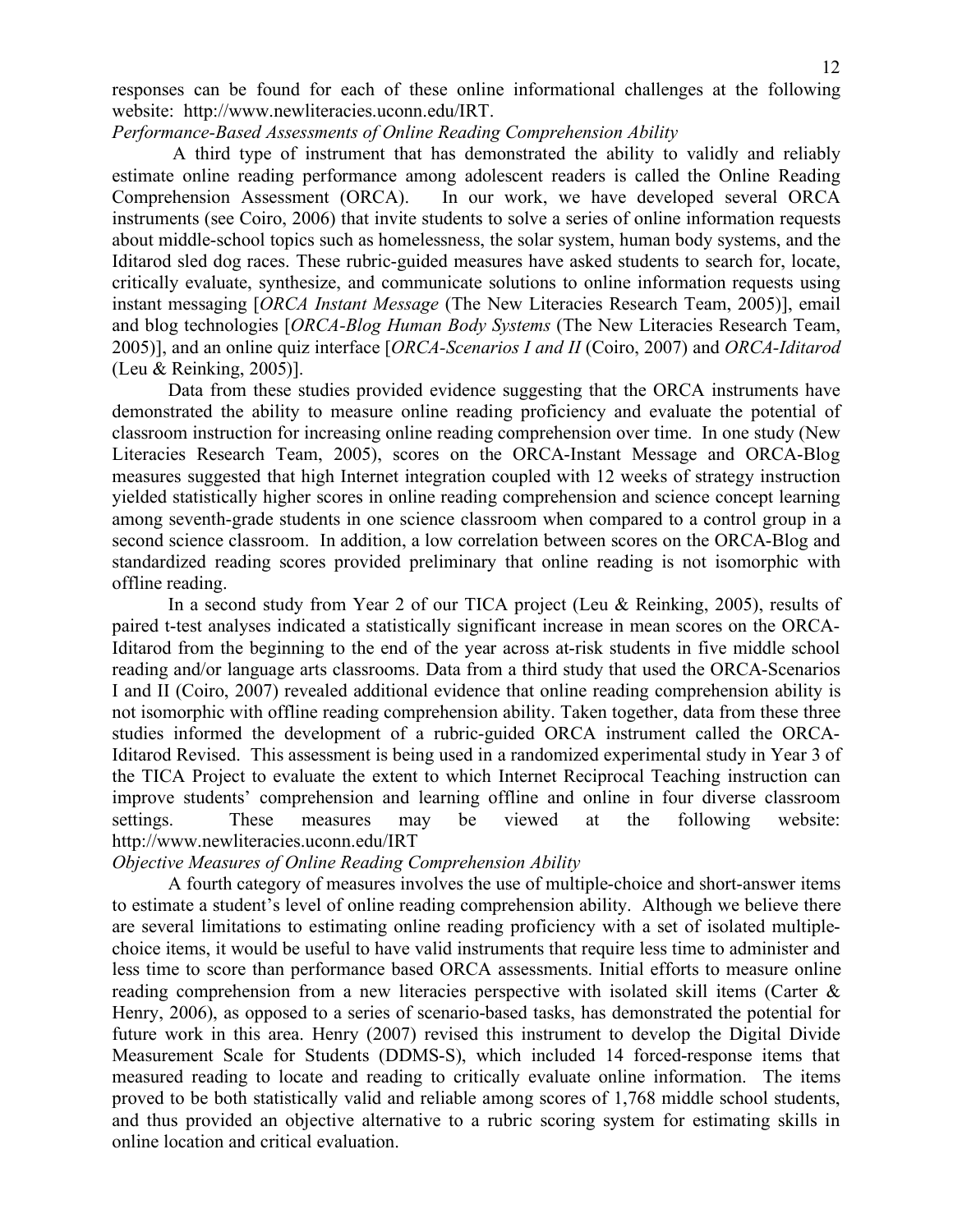Given the promising results of Henry's work, we have recently begun to develop a series of parallel, multiple-choice items to be used in a repeated-measures design to capture and track growth in online reading comprehension ability at five particular points over the course of a twenty-week intervention. By collecting data with parallel objective items across five points in time in conjunction with the pre-post estimates of online reading comprehension proficiency measured with the process-based ORCA-Iditarod Revised, we will then have the ability to more closely examine the relation of scores across the two types of instruments; compare possible gains and losses associated with each assessment; and consider the relative utility of each as a valid way of evaluating the potential of Internet Reciprocal Teaching to improve online reading achievement among adolescents at-risk of dropping out of school.

# **Public Policy Failures And Future Research**

Most would agree that achieving high levels of online reading comprehension is an essential requirement for full participation in the age of the Internet. Unfortunately, however, in the United States especially, little is being done to accomplish that goal in schools (Partnership for 21st Century Skills, 2004). Students seldom receive instruction in online reading comprehension (Henry, 2007) and no state in the U.S. systematically includes online reading comprehension skills in their state standards or in state reading comprehension assessments (Leu, Ataya, & Coiro, 2002). Indeed, the National Assessment of Educational Progress, "The Nation's Report Card" for the United States (Lee, Grigg, & Donahue, 2007) fails to include any online reading comprehension skills such as the reading of search engine results. Of even greater concern, however, the recently constructed *NAEP Reading Framework for 2009* (National Assessment Governing Board, 2004) includes no online reading comprehension skills. Because of this omission, online reading comprehension ability will not be evaluated in any of "The Nation's Report Card" reports until at least 2019 when a new framework will be developed (Leu, 2007). *Public Policy*

The current No Child Left Behind (NCLB) legislation (U.S. Department of Education [DOE], 2002), with its focus on testing skills and strategies required for offline reading, but not online reading comprehension, may be exacerbating the very problem it seeks to solve. Economically challenged school districts currently have little incentive to include online reading comprehension skills in their instructional programs, because they are under the greatest pressure to raise reading test scores on assessments that have nothing to do with online reading comprehension. As a result, many students go unsupported in developing the literacies of online reading comprehension in school. This unfortunate omission is especially true for those students who require our support the most -- those who have access to the Internet at home the least (Leu, 2007).

This situation raises one of the most central questions for public policy in the United States: *Why are the new literacies of online reading comprehension not included in any national or state assessments of reading comprehension?* This unfortunate situation severely compromises the potential and the future of students in the United States. To continue ignoring online reading comprehension in reading assessments and during classroom reading instruction is to reify a static and increasingly less-relevant understanding of reading comprehension in a world that has gone online, global, and networked. More importantly, this practice appears to harm the very students who are in need of our greatest assistance with reading comprehension. *Future Research*

A more systematic integration of online reading comprehension into classroom instruction and assessment should be a high priority for future research. However, to be useful, that research must be conducted at multiple levels of our educational system, because the changes that are called for are profound and effect multiple levels of education including assessment, instruction, curriculum, teacher education, professional development, and school leadership to name just a few. A number of important research questions need to be addressed in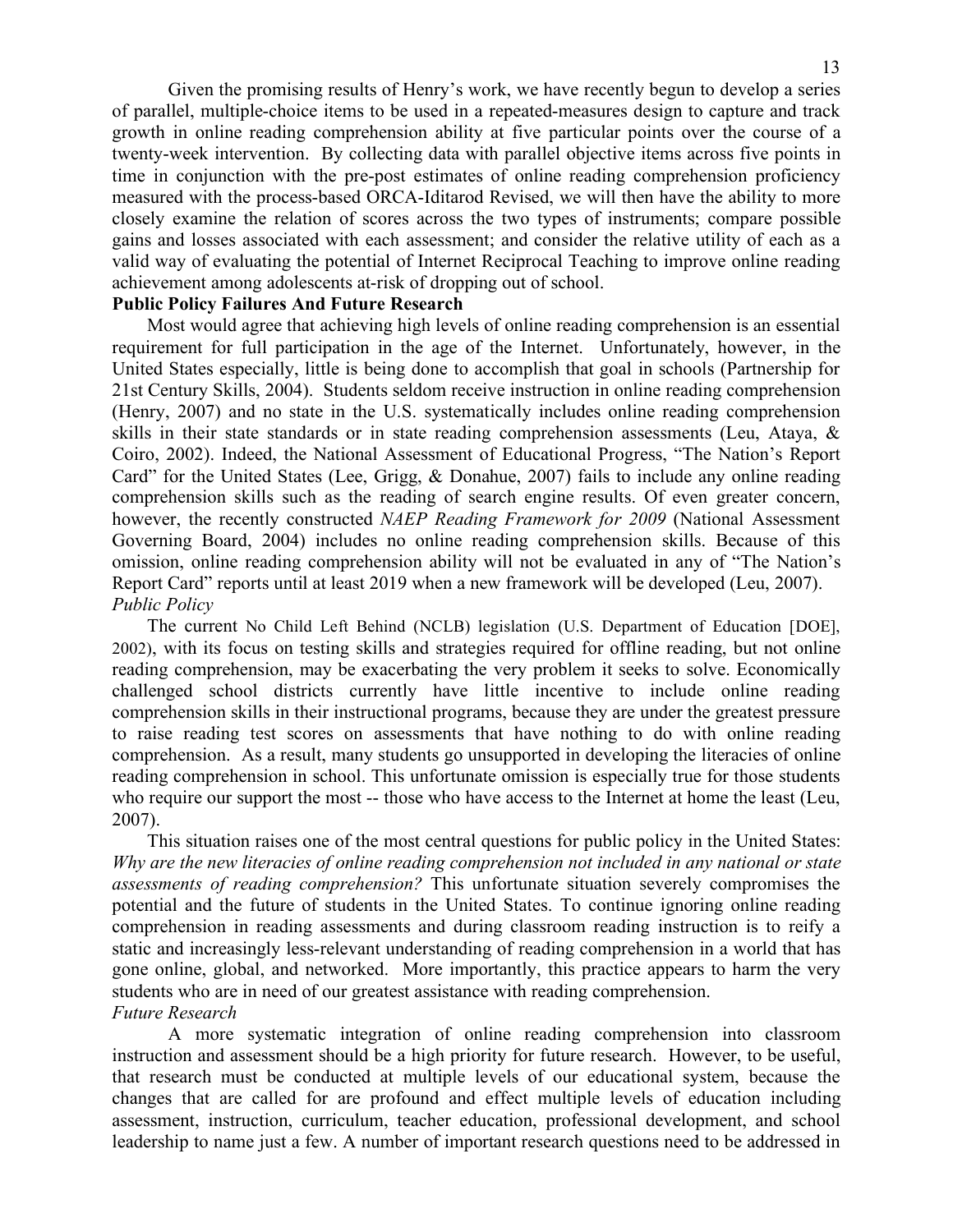order to build on the emerging research base that is developing around the changing nature of reading comprehension:

- *1. What are the most reliable and valid ways of assessing online reading comprehension to provide classroom teachers and school leadership teams with the most useful information to inform instruction?* The upcoming PISA International Assessment of Reading (OECD, n.d.) and the assessment approaches described in this chapter are just the beginning of the efforts needed to determine optimal methods for assessing online reading comprehension. Much more work must be conducted in this area to more fully understand optimal assessment strategies for the variety of needs that we have.
- *2. How should Internet Reciprocal Teaching or other instructional practices be modified to support students, at all grade levels, to develop greater online reading comprehension ability?* Much more work needs to follow initial attempts to understand effective classroom instruction including the use of a broader range of research methodologies such as formative and design experiments. Further, important work has yet to be conducted with younger students to determine the contexts in which the learning of online reading comprehension strategies is optimized.
- *3. What curriculum resources best support the needs of teachers and students in developing online reading comprehension skills and strategies?* To support classroom instruction, we require extensive curricular resources that promote the development of the new literacies of online reading comprehension. We require important research efforts designed to evaluate optimal curricular materials designed to increase online reading comprehension.
- *4. How might teacher education best support the development of new teachers who can effectively integrate the skills and strategies of online reading comprehension into classroom instruction?* A central aspect of change will require the effective preparation of new teachers in this area. An innovative study such as the one being carried out in the University of Connecticut's secondary teacher education program seeks to prepare a new generation of middle and high school teachers who are fluent with the new literacies of online reading comprehension and integrate them into their subject area curriculum (Hartman, Leu, Olson, & Truxaw, 2005).
- *5. How might professional development be organized to most effectively prepare teachers for the changes to reading comprehension that has happened during their lifetimes?* An entire generation of teachers will require extensive professional development to effectively manage the transition from offline reading comprehension to online reading comprehension. Many teachers will need to acquire these new literacies themselves. How might we best accomplish this important aspect of change?
- *6. How might school leadership teams be prepared to provide the vision and leadership to direct the changing nature of reading comprehension instruction in their schools and districts?* Change happens in schools only with school leaders who have the vision for that change. This will require retraining a generation of school leaders who understand the changes that have taken place to reading in an online world.
- *7. What might be the impact of after-school 'new-literacies' clubs be on the inschool reading comprehension proficiencies of struggling on- and offline readers?* Because many of the tools and much of the access to online content is available in out-of-school contexts, how could it impact the in-school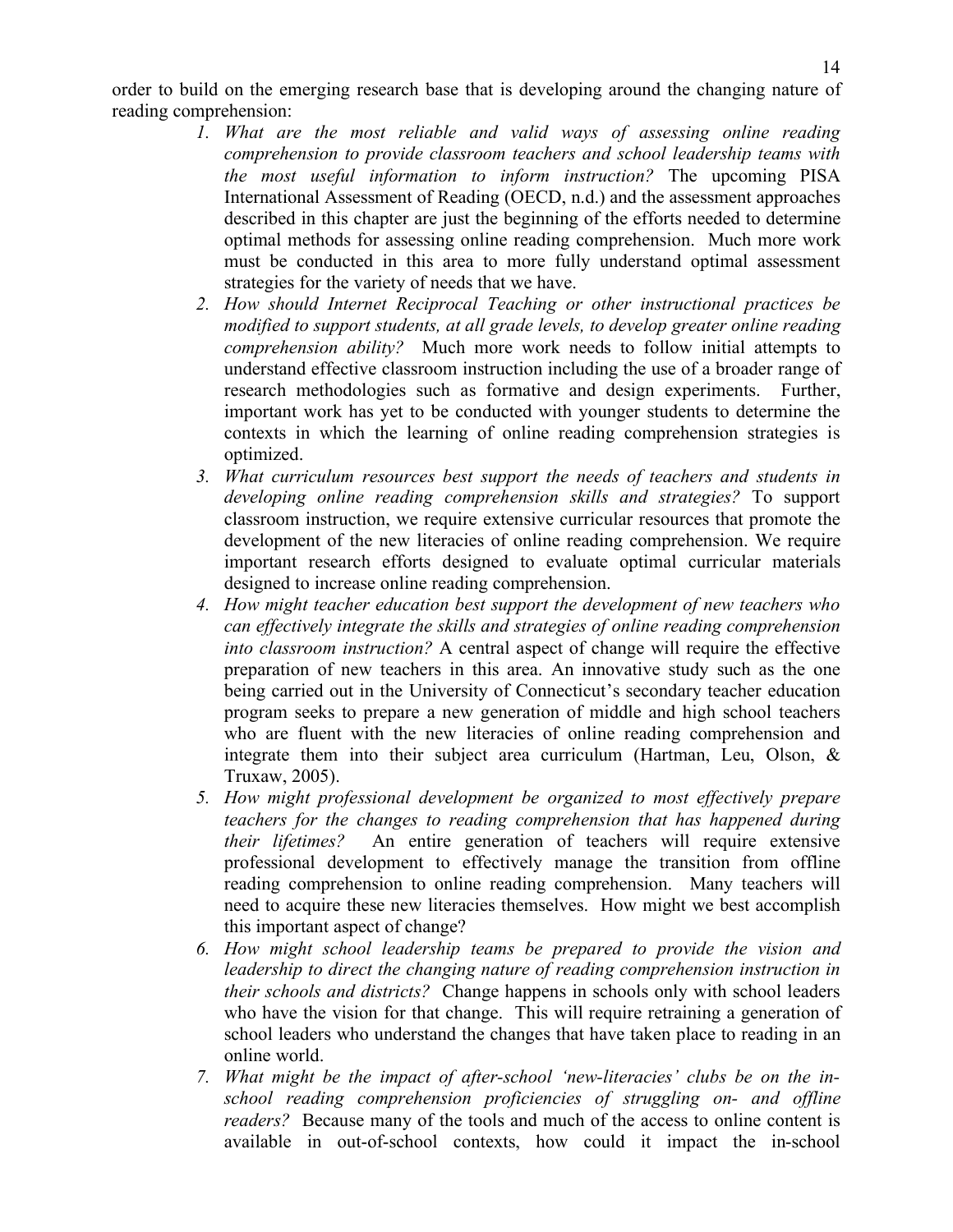comprehension skills of struggling readers? (Hartman & Leu, in review; Leu & Hartman, in review).

As these questions suggest, a new and ambitious agenda of reading comprehension research is needed. That agenda will require all of us to devote our attention to the changing nature of reading comprehension, reading comprehension instruction, and reading comprehension assessment.

#### **What Might Classrooms Look Like In The Future?**

In a world of rapidly changing technologies, it is impossible to predict what might take place even a few years into the future. Prediction in this area is a dangerous game since the landscape is one that rapidly and repeatedly changes. Who, for example, might have predicted the appearance of MySpace, Facebook, Second Life, Wikipedia, YouTube, or any other recent technologies just five years ago? Nevertheless, some possible outlines can be anticipated, assuming that public policies change to include the new literacies of online reading comprehension within increasingly important national and state assessments. It is likely that one-to-one computing and wireless access to the Internet will become a reality in every school. It is also likely that students and teachers will engage in important online reading projects to advance content area learning while they also develop greater proficiency with online reading comprehension. In addition, it is quite likely that students will collaborate with other students around the world in common learning projects (Leu, et al., 2004) as we begin to discover the potential of the Internet for increasing our understanding of the world around us, increasing life's opportunities for every child. Based on the promise of research emerging on the new literacies of reading comprehension, our hope is that we will be insightful enough and our public policies foresighted enough to bring this world to reality sooner, rather than later.

References

- Afflerbach, P. (2002). The use of think-aloud protocols and verbal reports as research methodology. In M. Kamil (Ed.), Methods of literacy research (pp. 87-103). Hillsdale, NJ: Erlbaum Associates.
- Alfassi, M. (1998). Reading for meaning: The efficacy of reciprocal teaching in fostering reading comprehension in high school students in remedial reading classes. *American Educational Research Journal, 35*, 309-332.
- Beach, R. & O'Brien, D. (in press). *Teaching Popular Culture Texts In The Classroom.* In J. Coiro, M. Knobel, C. Lankshear, & D. J. Leu, (Eds.). *Handbook of Research on New Literacies.* Mahwah, NJ: Erlbaum.
- Bennett, R. E., Persky, H, Weiss, A. R., & Jenkins, F. (2007). Problem solving in technologyrich environments: A report from the naep technology-based assessment project. Retrieved October 5, 2007 from http://nces.ed.gov/pubsearch/pubsinfo.asp?pubid=2007466
- Bleha, T. (May, June, 2005). Down to the wire. *Foreign Affairs*. Retrieved December 15, 2005, from http://www.foreignaffairs.org/20050501faessay84311/thomas-bleha/down-to-thewire.html
- Borzekowski, D., Fobil, J., & Asante, K. (2006). Online access by adolescents in Accra: Ghanaian teens' use of the Internet for health information. *Developmental Psychology, 42,* 450 – 458. Retrieved December 1, 2006, from http://www.apa.org/journals/releases/ dev423450.pdf
- Brand-Gruwel, S., Aarnoutse, C., Van Den Bos, K.P. (1997). Improving text comprehension strategies in reading and listening settings. *Learning and Instruction, 8,* 63-81.
- Brown, A. L., & Palincsar, A. S. (1989). Guided cooperative learning and individual knowledge acquisition. In L. B. Resnick (Ed.), *Cognition and instruction: Issues and agendas* (pp. 393–451). Hillsdale, NJ: Erlbaum.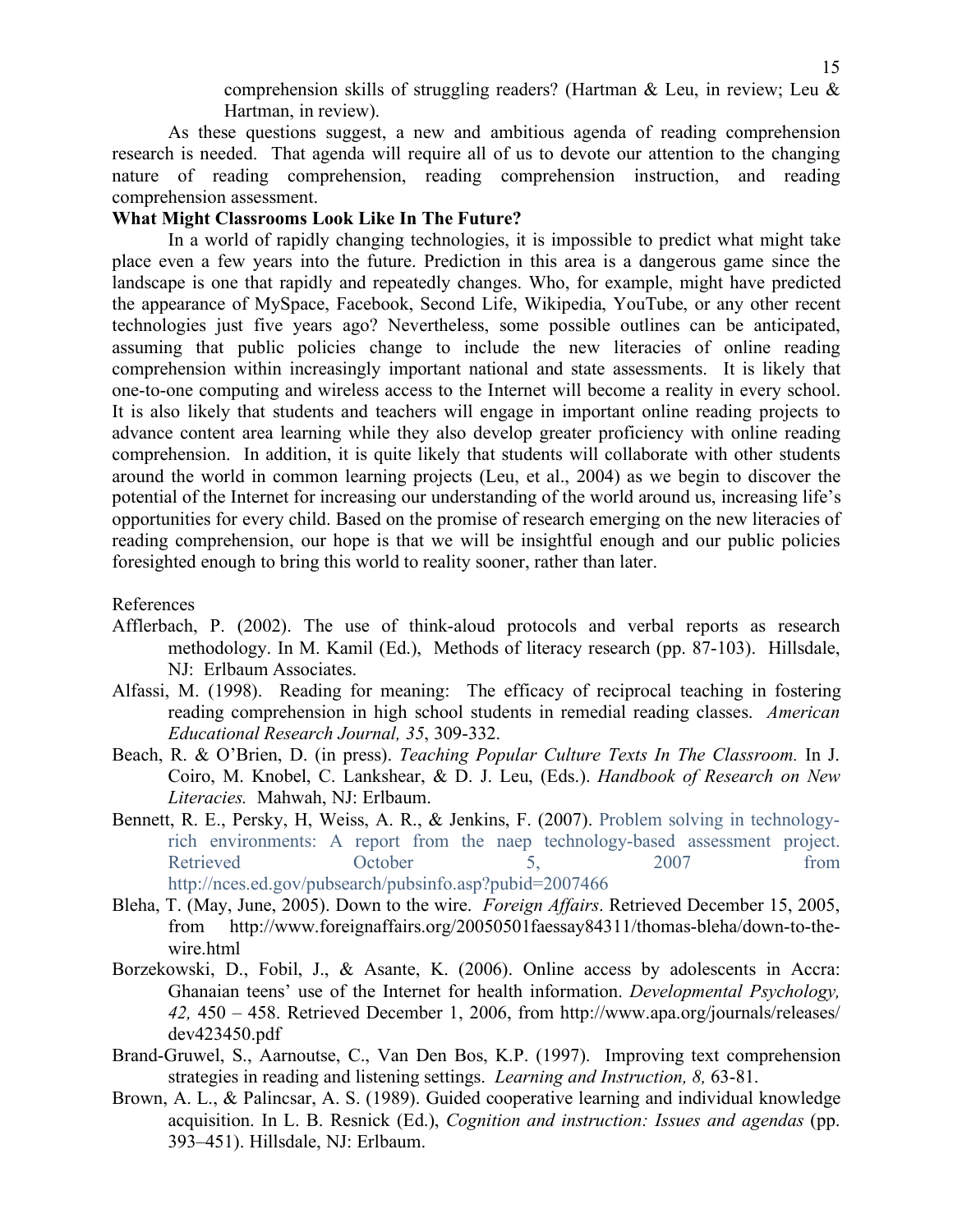- Carter, A. & Henry, L. A. (2006). *A survey of Internet usage and online reading: In-school and out-of-school settings.* In D. Reinking & D. J. Leu (Chairs), Studying the new literacies of online reading comprehension among adolescents at risk to become dropouts. Paper presented at the annual meeting of the National Reading Conference, Los Angeles, CA.
- Castek, J. (in process). *An examination of classroom instruction that integrates the new literacies of online reading comprehension: Exploring the contexts that facilitate acquisition and the learning outcomes that result.* Dissertation being completed at The University of Connecticut.
- Castek, J., Leu, D. J., Jr., Coiro, J., Gort, M., Henry, L. A., & Lima, C. (in press). *Developing new literacies among multilingual learners in the elementary grades*. In L. Parker (Ed.) Technology-Based Learning Environments for Young English Learners: In and out of school connections. Lawrence Erlbaum Associates: Mahwah, NJ.
- Castek, J. & Reinking, D. (2006, December). Working with teachers in a formative experiment. In D. J. Leu, Jr. (Chair). *Studying the new literacies of online reading comprehension among adolescents at risk to become dropouts.* An alternative symposium session presented at the National Reading Conference, Los Angeles, CA. Online: http://www.newliteracies.uconn.edu/iesproject/events.html
- Coiro, J. (2006). *Measuring Internet comprehension: Accessing, evaluating, and communicating information*. In D. Reinking & D. Leu, (Chairs), Developing Internet reading comprehension strategies among adolescents at risk to become dropouts. Poster presented at the annual meeting of the American Educational Research Association, Chicago, IL.
- Coiro, J. (2007). *Exploring changes to reading comprehension on the Internet: Paradoxes and possibilities for diverse adolescent readers.* Unpublished doctoral dissertation. University of Connecticut, Storrs. Available online at http://www.newliteracies.uconn.edu/ coirodissertation/
- Coiro, J., & Dobler, E. (2007). Exploring the comprehension strategies used by sixth-grade skilled readers as they search for and locate information on the Internet. *Reading Research Quarterly*, *42,* 214-257.
- Coiro, J., Knobel, M., Lankshear, C., & Leu, D. J. (Eds.). (in press-a). *Handbook of research in new literacies.* Mahwah, NJ: Erlbaum.
- Coiro, J., Knobel, M., Lankshear, C., & Leu, D. J. (in press-b). Central issues in new literacies and new literacies research. In J. Coiro, M. Knobel, C. Lankshear, and D. J. Leu. *The handbook of research in new literacies.* Mahwah, NJ: Erlbaum.
- Coiro, J., Malloy, J. & Rogers, A. (2006). *Patterns of effective strategy use among adolescent readers.* In D. Reinking & D. J. Leu (Chairs), Studying the new literacies of online reading comprehension among adolescents at risk to become dropouts. Paper presented at the annual meeting of the National Reading Conference, Los Angeles, CA.
- Cooper, J. D., Boschken, I., McWilliams, J. & Pistochini, L. (2000). A study of the effectiveness of an intervention program designed to accelerate reading for struggling readers in the upper grades. In T. Shanahan & F. V. Rodriguez-Brown (Eds.),  $49^{\text{th}}$ yearbook of the National Reading Conference (pp. 477-486). Chicago: National Reading Conference.
- Cope, B., & Kalantzis, M. (2000). *Multiliteracies*. London, UK: Routledge.
- Dalton, B. & Proctor, C. P. (in press). *Understanding understanding in a new literacies space: Changing the relationship of text, reader and activity in service of improving diverse learners' comprehension*. In J. Coiro, M. Knobel, C. Lankshear, & D. J. Leu, (Eds.). *Handbook of research in new literacies.* Mahwah, NJ: Erlbaum.
- de Argaez, E. (January, 2006). *Internet world stats news*, *14*. Retrieved February 1, 2006 from http://www.internetworldstats.com/pr/edi014.htm#3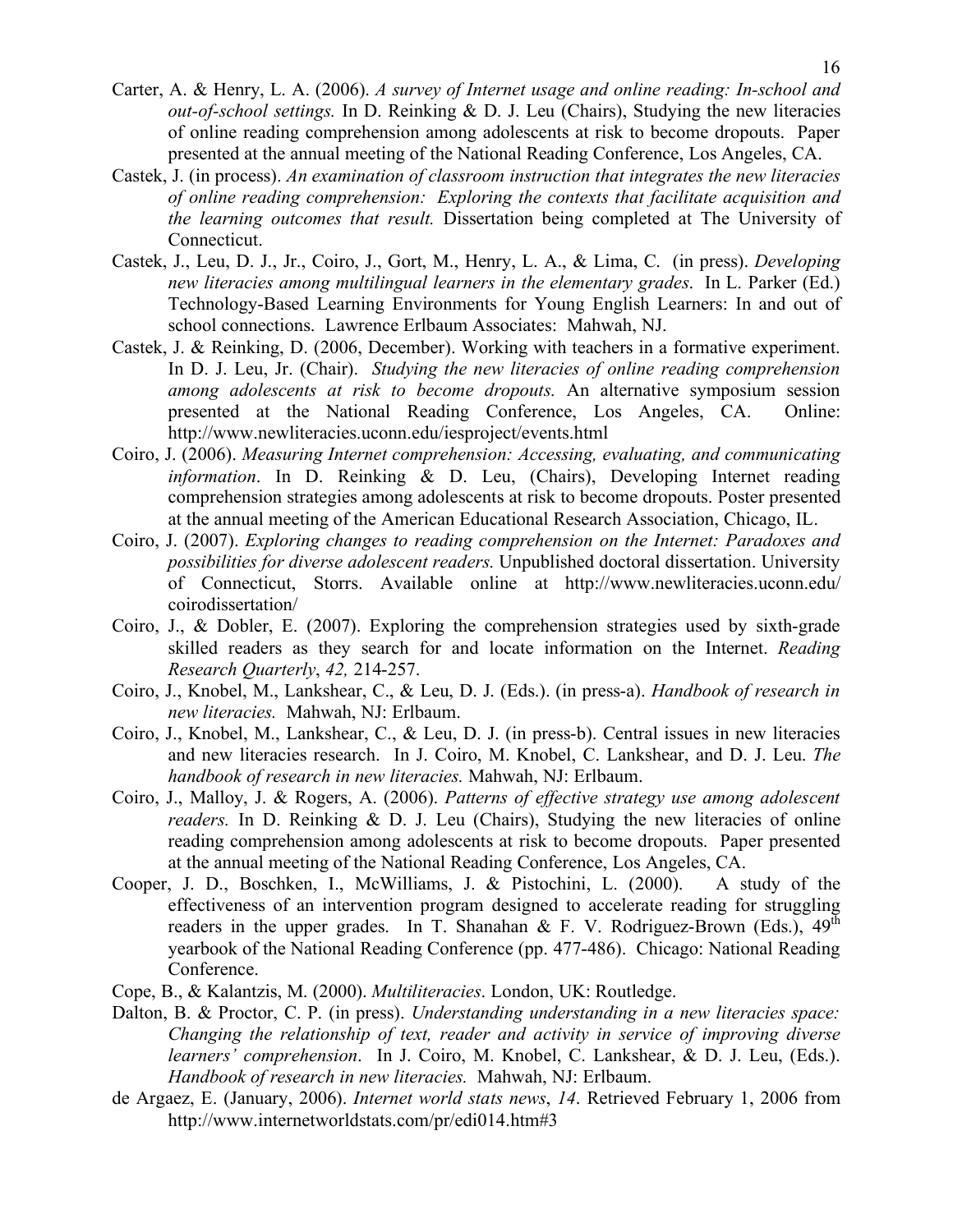- DeCorte, E., Verscgaffel, L., Van De Ven, A. (2001). Improving text comprehension strategies in upper primary school children: A design experiment. *British Journal of Educational Psychology, 71*, 531-559.
- Dunleavy, M., Dexter, S., Heinecke, W. F. (2007) What added value does a 1:1 student to laptop ratio bring to technology-supported teaching and learning? *Journal of Computer Assisted Learning 23*, 440–452.
- Fallows, D. (2005). *Search engine users.* Pew/Internet & American Life Project. Retrieved July 1, 2006 from http://www.pewinternet.org/PPF/r/146/report\_display.asp
- Friedman, T. L. (2005). *The world is flat: A brief history of the twenty-first century.* New York: Farrar, Straus & Giroux.
- Fung, I.,Y., Wilkinson, I., Moore, D., W. (2003). L1-assisted reciprocal teaching to improve ESL students' comprehension of English expository text. *Learning and Instruction, 13*, 1-31.
- Gee, J. (2003). *What video games have to teach us about learning and literacy*. New York: Palgrave.
- Hacker, D. J., Tenent, A. (2002). Implementing reciprocal teaching in the classroom: Overcoming obstacles and making modifications. *Journal of Educational Psychology,*  94, 699-718.
- Hartman, D. K., Leu, D. J., Olson, M. R., & Truxaw, M. P. (2005). Reading and writing to learn with the 'new literacies': Preparing a new generation of teachers and researchers to develop literate American adolescents. New York: Adolescent Literacy Preservice Initiative, Carnegie Corporation of New York.
- Henry, L. A. (2006). SEARCHing for an answer: The critical role of new literacies while reading on the Internet. *The Reading Teacher, 59*, 614-627.
- Henry, L. A. (2007). *Exploring new literacies pedagogy and online reading comprehension among middle school students and teachers: Issues of social equity or social exclusion?* Unpublished doctoral dissertation. University of Connecticut, Storrs.
- Hull, G. and Schultz, K. (Eds.). (2002). *School's out! Bridging out-of-school literacies with classroom practice*. New York: Teachers College Press.
- *Internet world stats: Usage and population statistics*. (n.d.) Retrieved October 25, 2005 from http://www.internetworldstats.com/stats.htm.
- Kaiser Family Foundation. (2005). *Generation M: Media in the lives of 8-18 year-olds.* Retrieved on September 15, 2007from http://www.kff.org/entmedia/7251.cfm
- Kress, G. (2000). *Multiliteracies: literacy learning and the design of social futures*. South Yarra: MacMillan Publishers Australia Pty Ltd.
- Lankshear, C. & Knobel, M. (2003). *New literacies*. Maidenhead: Open University Press.
- Lankshear, C. & Knobel, M. (2006). *New literacies, Second Edition.* Maidenhead: Open University Press.
- Lee, J., Gregg, W., and Donahue, P. (2007). *The nation's report card: Reading 2007* (NCES 2007–496). National Center for Education Statistics, Institute of Education Sciences, U.S. Department of Education, Washington, D.C.
- Leu, D. J. (May 12, 2007). *What happened when we weren't looking? How reading comprehension has changed and what we need to do about it.* Invited keynote address to the Research Conference of the International Reading Association. Toronto, Canada.
- Leu, D. J. (2006). New literacies, reading research, and the challenges of change: A Deictic Perspective. In J. Hoffman, D. Schallert, C. M. Fairbanks, J. Worthy, & B. Maloch (Eds.) *The 55th Yearbook of the National Reading Conference.* (1-20). Milwaukee, WI: National Reading Conference.
- Leu, D. J., Ataya, R., & Coiro, J. (December, 2002). *Assessing assessment strategies among the 50 states: Evaluating the literacies of our past or our future?* Paper presented at the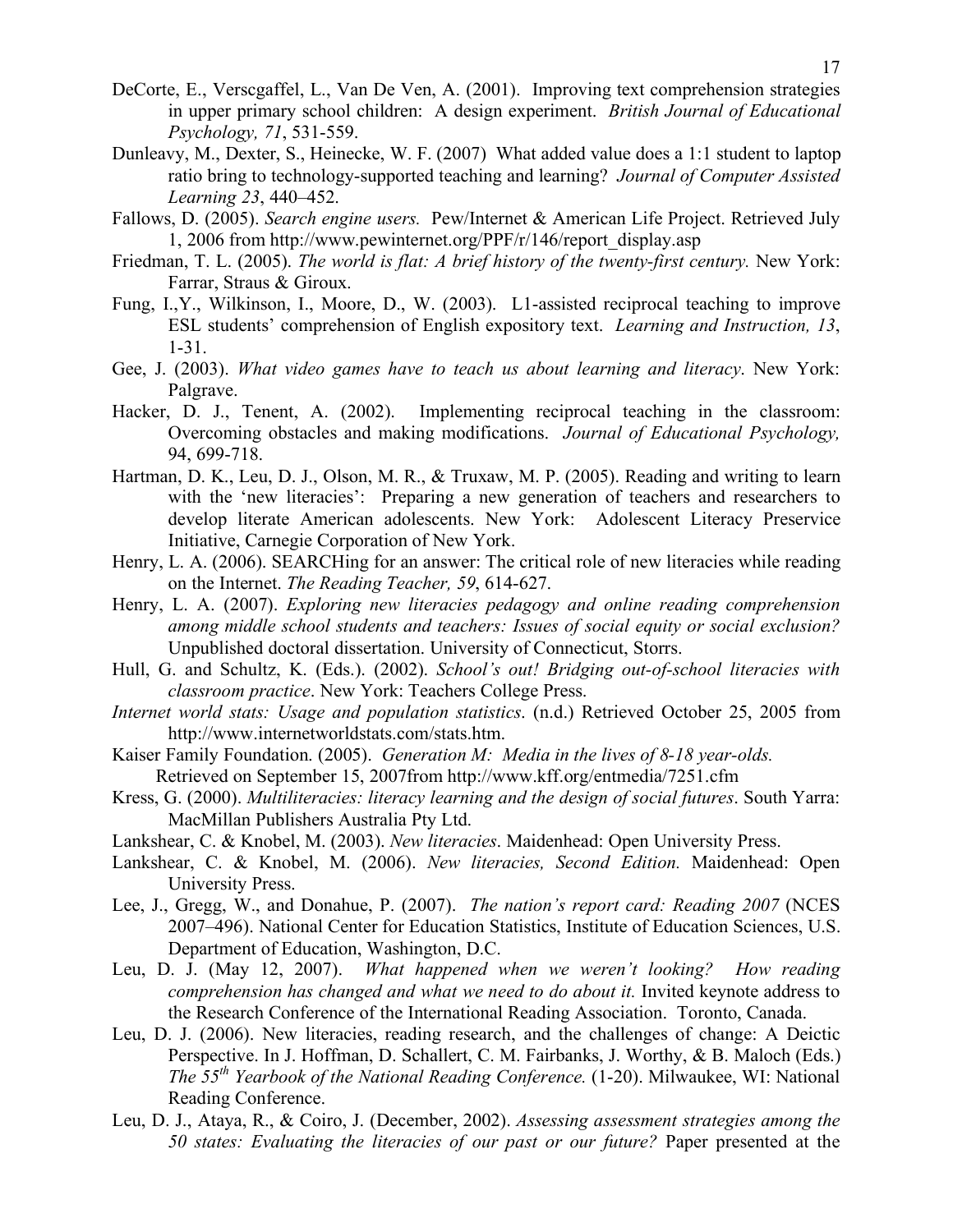National Reading Conference. Miami, FL.

- Leu, D. J., & Castek, J. (2006). *What online reading comprehension skills and strategies are characteristic of more accomplished adolescent users of the Internet.* In D. Reinking & D. Leu, (Chairs), Developing Internet reading comprehension strategies among adolescents at risk to become dropouts. Poster presented at the annual meeting of the American Educational Research Association, Chicago, IL.
- Leu, D. J., Castek, J., Hartman, D., Coiro, J., Henry, L., Kulikowich, J., & Lyver, S. (2005). *Evaluating the development of scientific knowledge and new forms of reading comprehension during online learning.* Final report presented to the North Central Regional Educational Laboratory/Learning Point Associates. Retrieved May 15, 2006 from http://www.newliteracies.uconn.edu/ncrel.html
- Leu, D. J., & Hartman, D. K. (2007). *What skills are required for successful online reading comprehension? What do students who are high-performing, online readers tell us?*  Paper presented at the annual meeting of the New England Reading Association, Augusta, ME.
- Leu, D. J., Jr., Kinzer, C. K., Coiro, J., & Cammack, D. (2004). Toward a theory of new literacies emerging from the Internet and other information and communication technologies. In R.B. Ruddell & N. Unrau (Eds.), *Theoretical models and processes of reading*, *Fifth Edition* (1568-1611)*.* International Reading Association: Newark, DE.
- Leu, D. J., Jr., Leu, D. D. & Coiro, J. (2004). *Teaching with the Internet: New literacies for new times (4th ed.).* Norwood, MA: Christopher-Gordon.
- Leu, D. J. & Reinking, D. (2005). *Developing Internet Comprehension Strategies Among Adolescent Students At Risk to Become Dropouts*. U. S. Department of Education, Institute of Education Sciences Research Grant. Retrieved June 20, 2006 at http://www.newliteracies.uconn.edu/ies.html.
- Leu, D.J., Reinking, D., Carter, A., Castek, J., Coiro, J., Henry, L. A., Malloy, J., Robbins, K., Rogers, A., Zawilinski, L. (April 9, 2007). *Defining online reading comprehension: Using think aloud verbal protocols to refine a preliminary model of Internet reading comprehension processes.* Paper presented at The American Educational Research Association. Chicago, IL Available: http://docs.google.com/Doc?id=dcbjhrtq\_10djqrhz
- Leu, D. J., Zawlinski, L., Castek, J., Banerjee, M., Housand, B., Liu, Y., & O'Neil, M. (in press). What is new about the new literacies of online reading comprehension? In A. Berger, L. Rush, & J. Eakle (Eds.) *Secondary school reading and writing: What research reveals for classroom practices*. NCTE/NCRLL: Chicago, IL.
- Livingstone, S., & Bober, M. (2005). *UK children go online*: *Final report of key project findings.* Project Report. London: London School of Economics and Political Science.
- Ludlow, A. (March 2, 2006). Rolling out the national e-Mexico system. Paper presented at the Digital Cities Convention. Houston, TX. Retrieved March 15, 2006 from http://www.w2idigitalcitiesconvention.com/02282006/e\_s/emexico.html
- Matteucci, N., O'Mahony, M., Robinson, C. & Zwick, T. (2005). Productivity, workplace performance and ICT: industry and firm-level evidence for Europe and the US. *Scottish Journal of Political Economy. 52, 359-386.*
- Merchant, G. (in press). Digital writing in the early years. In J. Coiro, M. Knobel, C. Lankshear, & D. J. Leu, (Eds.). *Handbook of Research in New Literacies.* Mahwah, NJ: Erlbaum.
- National Assessment Governing Board (2004). *NAEP Reading Framework.* Retreived July 15, 2007 from http://www.naepreading.org/
- The New Literacies Research Team. (2005). *New literacies for learning.* In D. J. Leu, (chair), New literacies for learning. Paper presented at the Annual Meeting of the American Educational Research Association, Chicago, IL.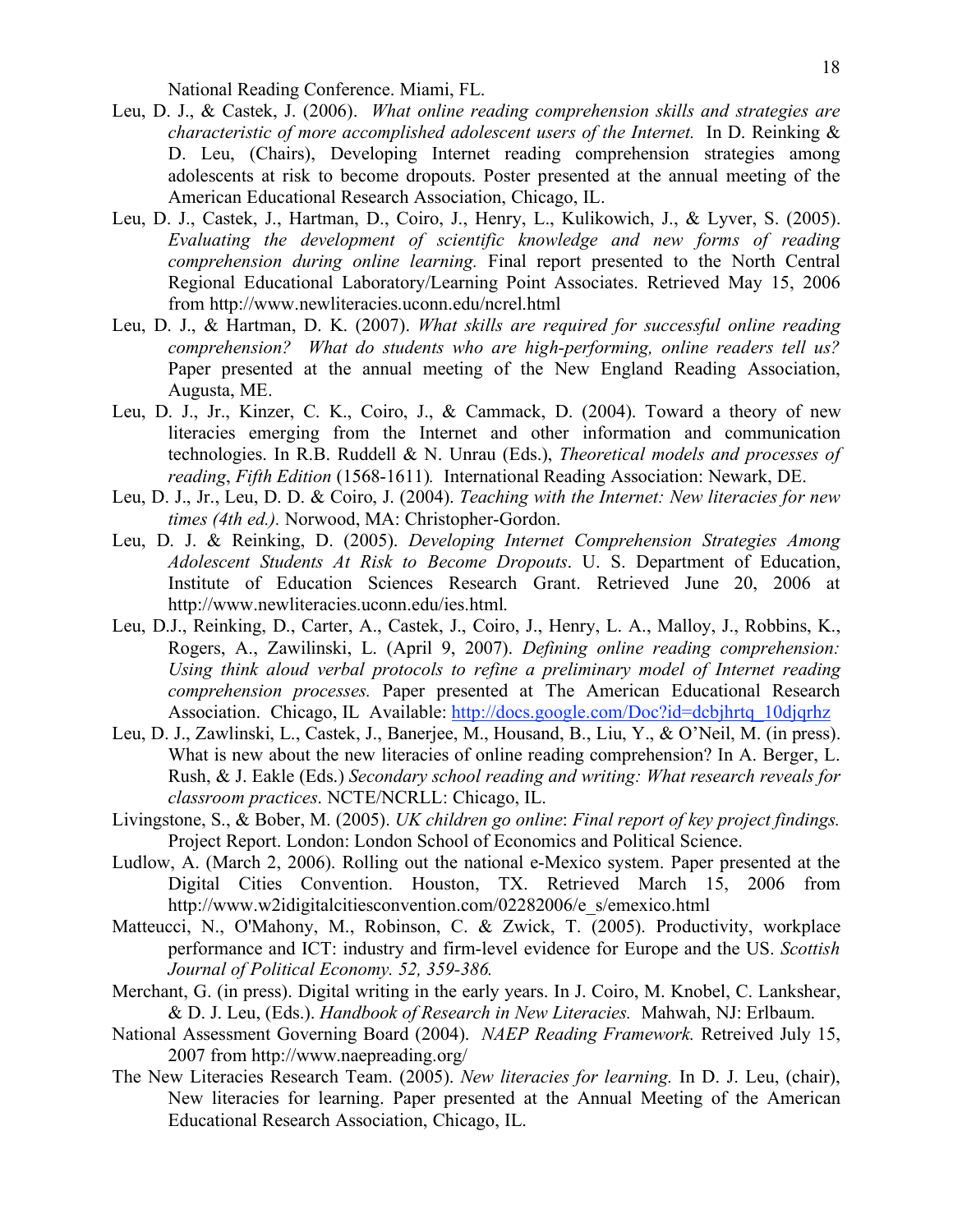- New Literacies Research Team (2005). New Literacies Research Team\*. (December, 2005). *A methodology for studying the new literacies of online reading comprehension.* National Reading Conference. Miami, FL. \*Including: Castek, J., Coiro, J., Fogarty, E., Hartman, Henry, L.A. & Leu, D.J., Jr.
- The New Literacies Research Team. (2007). New literacies, new challenges, and new opportunities. In M. B. Sampson, S. Szabo, F. Falk-Ross, M. M. Foote & P. E. Linder (Eds.) *Multiple literacies in the 21st century: The twenty-eighth yearbook of the College Reading Association* (31-50)*.* Logan, UT: College Reading Association.
- The New London Group (1996). A pedagogy of multiliteracies: Designing social futures. *Harvard Educational Review, 66*(1), 60-92.
- New London Group. (2000). A pedagogy of multiliteracies designing social futures. In B. Cope & M. Kalantzis (Eds.), *Multiliteracies: Literacy learning and the design of social futures* (pp. 9–37). London: Routledge.
- Organization for Economic Co-operation and Development [OECD]. (n.d.) *The OECD programme for international student assessment.* Retrieved August 15, 2007 from http://www.oecd.org/dataoecd/51/27/37474503.pdf
- Palincsar, A.S. & Brown, A.L. (1984). Reciprocal teaching of comprehension-fostering and comprehension-monitoring activities. *Cognition and Instruction*, 1, 117-175.
- Palincsar, A.S. (1986). Reciprocal teaching. In *Teaching reading as thinking*. Oak Brook, IL: North Central Regional Educational Laboratory.
- Paris, S. G., Wasik, B. A., & Turner, J. C. (1991). The development of strategic readers. In R. Barr, M. L. Kamil, P. Mosenthal, & P. D. Pearson (Eds.), *Handbook of reading research* (pp. 609-640). White Plains, NY: Longman.
- Partnership for 21st Century Skills. (2004). *Learning for the 21st century.* Retrieved August 15, 2006 from http://www.21stcenturyskills.org/reports/learning.asp
- Palincsar, A. S. (1986). Metacognitive strategy instruction. *Exceptional Children, 53,* 118-124.
- Palincsar, A. S. & Brown, A. L. (1984). Reciprocal teaching of comprehension-fostering and comprehension-monitoring activities. *Cognition and Instruction, 1*, 117-175.
- Palincsar, A. S. & Klenk, L. (1992). Fostering literacy learning in supportive contexts. *Journal of Learning Disabilities, 25,* 211-225, 229.
- Paris, S. G., Wasik, B. A., & Turner, J. C. (1991). The development of strategic readers. In R. Barr, M.L. Kamil, P. Mosenthal, & P.D. Pearson (Eds.), *Handbook of reading research*  (Vol. 2, pp. 609–640). White Plains, NY: Longman.
- Partnership for 21<sup>st</sup> Century Skills. (2006). *Are they really ready for work? Employer's perspectives on the basic knowledge and applied skills of new entrants to the 21st Century U.S. Workforce.* Report written in collaboration with The Conference Board, Corporate Voices for Working Families, the Partnership for 21st Century Skills, and the Society for Human Resource Management. Retrieved December 9, 2006 from http://www.21stcenturyskills.org/documents/FINAL\_REPORT\_PDF9-29-06.pdf
- Pew Internet & American Life Project (2005). *Teens and Technology.* Retrieved April 15, 2006 from http://www.pewinternet.org/topics.asp?c=4
- Pew Internet & American Life Project (2001). *The Internet and education: Findings of the Pew Internet & American Life Project.* Retrieved October 15, 2002 from http://www.pewInternet.org/reports
- Pressley, M., & Afflerbach, P. (1995). *Verbal protocols for reading: The nature of constructively responsive reading.* Hillsdale, NJ: Erlbaum.
- Reinking, D., & Bradley, B. A. (2004). Connecting research and practice using formative and design experiments. In N. Duke & M. Mallette (Eds.), *Literacy research methodologies* (pp. 149-169)*.* New York: Guilford Press.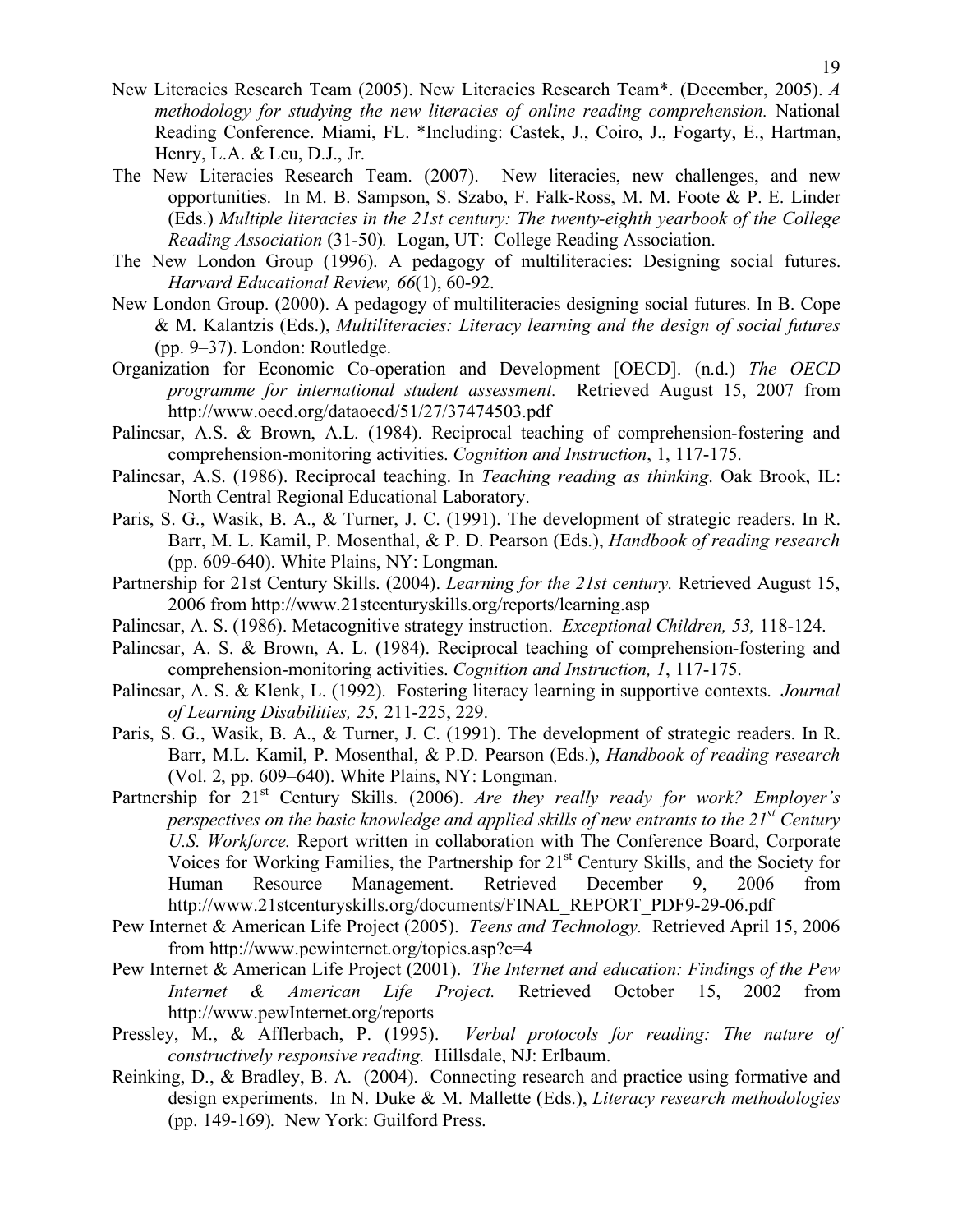- Reinking, D., & Bradley, B. A. (2008). *On formative and design experiments.* New York: Teachers College Press.
- Riley, T. (2003). An overview of the knowledge economy. eGov Monitor Weekly, eGov Monitor Weekly, August 4. Retrieved September 15, 2005 from http://www.egovmonitor.com/features/riley07.html
- Rosenshine, B., & Meister, C. (1994). Reciprocal teaching: A review of the research. *Review of Educational Research, 64,* 479–530.
- Snyder, I. & Bulfin, S. (in press). *Using new media in the secondary English classroom.* In J. Coiro, M. Knobel, C. Lankshear, & D. J. Leu, (Eds.). *Handbook of research in new literacies.* Mahwah, NJ: Erlbaum.
- Street, B. (1998). New literacies in theory and practice: What are the implications for language in education? *Linguistics and Education, 10*(1), 1-24.
- Taboada, A., & Guthrie, J. T. (2006). Contributions of student questioning and prior knowledge to construction of knowledge from reading information text. *Journal of Literacy Research, 38,* 1–35.
- Unsworth, L. (in press). *Multiliteracies and metalanguage: Describing image/text relations as a resource for negotiating multimodal texts*. In J. Coiro, M. Knobel, C. Lankshear, & D. J. Leu, (Eds.). *Handbook of research in new literacies.* Mahwah, NJ: Erlbaum.
- U.S. Department of Commerce: National Telecommunications and Information Administration (2002). *A nation online: How Americans are expanding their use of the Internet*. Washington, DC: Author.
- U.S. Department of Education (DOE). (2002). *No Child Left Behind Act of 2001*. Washington DC: Author. Retrieved September 22, 2005, from the U. S. Department of Education Web site: http://www.ed.gov/policy/elsec/leg/esea02/index.html
- Wyatt-Smith, C. & Elkins, J. (in press). *Multimodal reading and comprehension in online environments.* In J. Coiro, M. Knobel, C. Lankshear, & D. J. Leu, (Eds.). *Handbook of research in new literacies.* Mahwah, NJ: Erlbaum.
- Van Ark, B., Inklaar, R., & McGuckin, R.H. (2003). ICT productivity in Europe and the United States Where do the differences come from? *CESifo Economic Studies. 49*, 295-318.
- Zucker, A. (2004). Developing a research agenda for ubiquitous computing in schools. *Journal of Educational Computing Research, 30,* 371-386.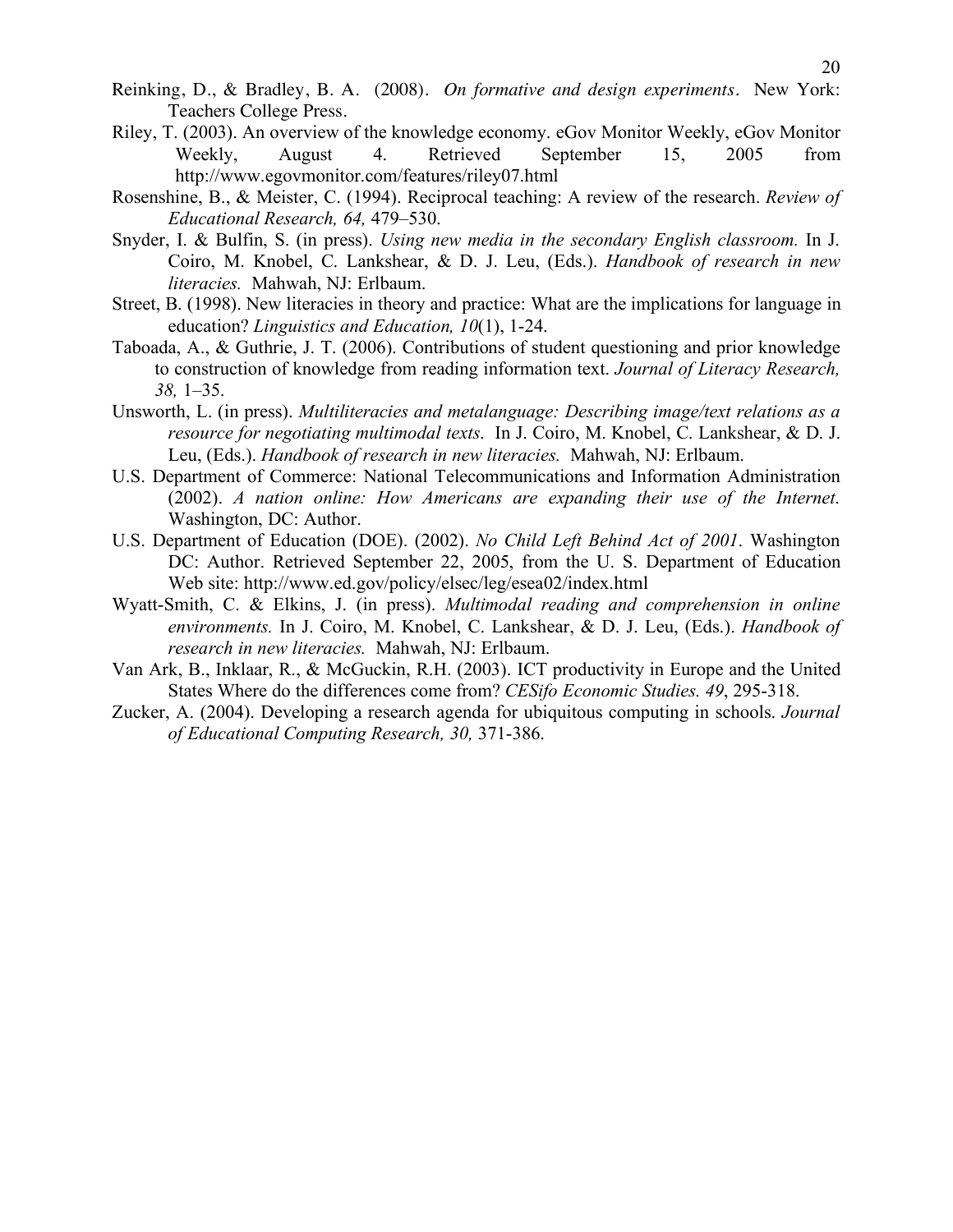# APPENDIX A

|        | <b>TICA Basic Skills (Phase One) Checklist<sup>1</sup></b>          |                |  |  |
|--------|---------------------------------------------------------------------|----------------|--|--|
|        | Most of the students and all of the groups in my class know how to: |                |  |  |
|        | <b>Computer Basics</b>                                              | <b>Comment</b> |  |  |
| $\Box$ | Turn a computer on/off                                              |                |  |  |
| $\Box$ | Use the mouse/track pad                                             |                |  |  |
| ❏      | Follow classroom and school rules for computer use                  |                |  |  |
| ❏      | Open programs and files using icons and/or the Start Menu (PC)      |                |  |  |
| ❏      | Log on and log off from individual file space                       |                |  |  |
| ❏      | Create/open a new folder/file                                       |                |  |  |
| ❏      | Launch a word processor                                             |                |  |  |
| ❏      | Open a word processing file                                         |                |  |  |
| ❏      | Type a short entry in a word processing file                        |                |  |  |
| ❏      | Copy text                                                           |                |  |  |
| ❏      | Cut text                                                            |                |  |  |
| □      | Paste text                                                          |                |  |  |
| □      | Delete text                                                         |                |  |  |
| ❏      | Name a word processing file and save it                             |                |  |  |
| ❏      | Open a new window                                                   |                |  |  |
| ❏      | Open a new tab                                                      |                |  |  |
|        | <b>Web Searching Basics</b>                                         |                |  |  |
| ⊔      | Locate and open a search engine                                     |                |  |  |
| ❏      | Type key words in the correct location of a search engine           |                |  |  |
| ❏      | Type addresses in the address window                                |                |  |  |
| ❏      | Use the refresh button                                              |                |  |  |
| ❏      | Use the "BACK" and "FORWARD" buttons                                |                |  |  |
| ❏      | Use a search engine for simple key word searches                    |                |  |  |
|        | <b>General Navigation Basics</b>                                    |                |  |  |
| ❏      | Maximize/minimize windows                                           |                |  |  |
| ❏      | Open and quit applications                                          |                |  |  |
| ❏      | Toggle between windows                                              |                |  |  |
|        | <b>E-mail Basics</b>                                                |                |  |  |
| $\Box$ | Locate and open an e-mail program                                   |                |  |  |
| ❏      | Attach documents to e-mail messages                                 |                |  |  |
| ❏      | Compose, edit and send email messages                               |                |  |  |
| ❏      | Receive and reply to messages                                       |                |  |  |

<sup>&</sup>lt;sup>1</sup> These skills and strategies inform and guide instruction during Phase 1 but they are not intended to limit instruction. New skill and strategy needs will emerge within each classroom. Each teacher must respond to (and document) those additional skill and strategy needs during the year. When most students and all groups can accomplish this list, the move to Phase Two will take place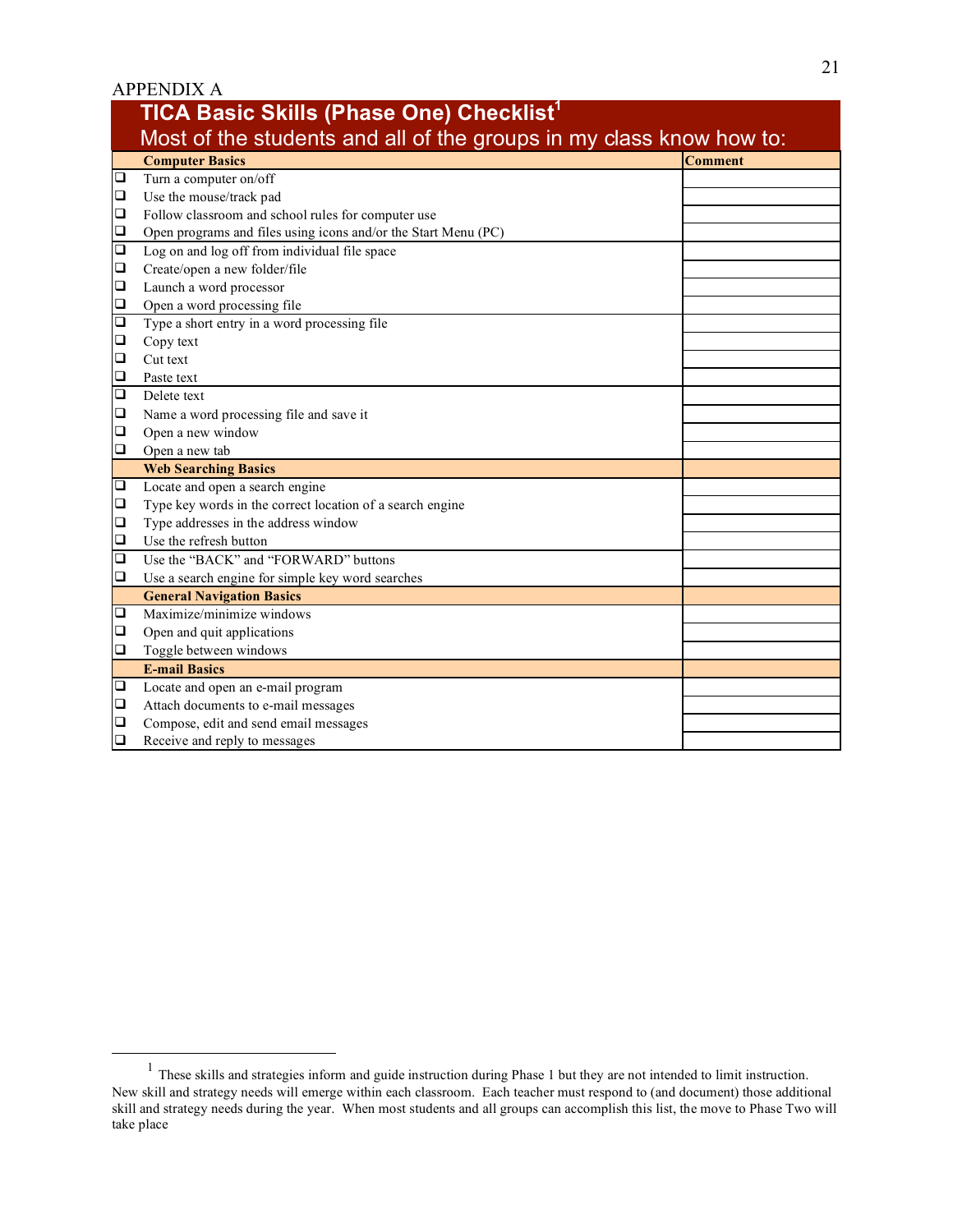| <b>TICA Phase II Checklist<sup>1</sup></b> |                                                                                                                                                                                                                                                                                                                                                                                                                                                                                                                                                                                                                                                                                                                                                                                                                                                       |                                               |  |  |  |  |
|--------------------------------------------|-------------------------------------------------------------------------------------------------------------------------------------------------------------------------------------------------------------------------------------------------------------------------------------------------------------------------------------------------------------------------------------------------------------------------------------------------------------------------------------------------------------------------------------------------------------------------------------------------------------------------------------------------------------------------------------------------------------------------------------------------------------------------------------------------------------------------------------------------------|-----------------------------------------------|--|--|--|--|
|                                            | Most of the students and all of the groups in my class know how to:                                                                                                                                                                                                                                                                                                                                                                                                                                                                                                                                                                                                                                                                                                                                                                                   |                                               |  |  |  |  |
|                                            | <b>Understand and Develop Questions</b>                                                                                                                                                                                                                                                                                                                                                                                                                                                                                                                                                                                                                                                                                                                                                                                                               | <b>Lesson Evidence and</b><br><b>Comments</b> |  |  |  |  |
|                                            | <b>Teacher-Generated Questions</b>                                                                                                                                                                                                                                                                                                                                                                                                                                                                                                                                                                                                                                                                                                                                                                                                                    |                                               |  |  |  |  |
| $\Box$                                     | Use strategies to ensure initial understanding of the question such as:<br>rereading the question to make sure they understand it.<br>paraphrasing the question.<br>taking notes on the question.<br>$\bullet$<br>thinking about the needs of the person who asked the question.                                                                                                                                                                                                                                                                                                                                                                                                                                                                                                                                                                      |                                               |  |  |  |  |
| ❏                                          | Use strategies to monitor an understanding of the question such as:<br>knowing when to review the question.<br>checking an answer in relation to the question to ensure it is complete.                                                                                                                                                                                                                                                                                                                                                                                                                                                                                                                                                                                                                                                               |                                               |  |  |  |  |
|                                            | <b>Student-Generated Questions</b>                                                                                                                                                                                                                                                                                                                                                                                                                                                                                                                                                                                                                                                                                                                                                                                                                    |                                               |  |  |  |  |
| $\Box$                                     | Determine what a useful initial question is, based on a variety of factors that include interest,<br>audience, purpose, and the nature of the inquiry activity.                                                                                                                                                                                                                                                                                                                                                                                                                                                                                                                                                                                                                                                                                       |                                               |  |  |  |  |
| $\Box$                                     | Determine a clear topic and focus for questions to guide the search for information.                                                                                                                                                                                                                                                                                                                                                                                                                                                                                                                                                                                                                                                                                                                                                                  |                                               |  |  |  |  |
| ❏                                          | Modify questions, when appropriate, using strategies such as the following:<br>narrowing the focus of the question.<br>expanding the focus of the question.<br>developing a new or revised question that is more appropriate after gathering<br>$\bullet$<br>information                                                                                                                                                                                                                                                                                                                                                                                                                                                                                                                                                                              |                                               |  |  |  |  |
|                                            | <b>Locate Information</b>                                                                                                                                                                                                                                                                                                                                                                                                                                                                                                                                                                                                                                                                                                                                                                                                                             | <b>Lesson Evidence and</b><br><b>Comments</b> |  |  |  |  |
|                                            | Locating Information By Using A Search Engine And Its Results Page                                                                                                                                                                                                                                                                                                                                                                                                                                                                                                                                                                                                                                                                                                                                                                                    |                                               |  |  |  |  |
| $\Box$                                     | Locate at least one search engine.                                                                                                                                                                                                                                                                                                                                                                                                                                                                                                                                                                                                                                                                                                                                                                                                                    |                                               |  |  |  |  |
| ❏                                          | Use key words in a search window on a browser that has this or on a separate search engine.                                                                                                                                                                                                                                                                                                                                                                                                                                                                                                                                                                                                                                                                                                                                                           |                                               |  |  |  |  |
| ❏                                          | Use several of the following general search engine strategies during key word entry:<br>topic and focus<br>single and multiple key word entries<br>$\bullet$<br>phrases for key word entry<br>$\bullet$                                                                                                                                                                                                                                                                                                                                                                                                                                                                                                                                                                                                                                               |                                               |  |  |  |  |
| ⊔                                          | Use several of the following more specialized search engine strategies during key word entry:<br>quotation marks<br>paraphrases and synonyms<br>Boolean<br>advanced search tool use                                                                                                                                                                                                                                                                                                                                                                                                                                                                                                                                                                                                                                                                   |                                               |  |  |  |  |
| $\Box$                                     | Copy and paste keywords and phases into the search engine window while searching for<br>information.                                                                                                                                                                                                                                                                                                                                                                                                                                                                                                                                                                                                                                                                                                                                                  |                                               |  |  |  |  |
| ❏                                          | Read search engine results effectively to determine the most useful resource for a task using<br>strategies such as:<br>knowing which portions of a search results page are sponsored, containing<br>commercially placed links, and which are not.<br>skimming the main results before reading more narrowly<br>$\bullet$<br>reading summaries carefully and inferring meaning in the search engine results page<br>to determine the best possible site to visit<br>understanding the meaning of bold face terms in the results<br>understanding the meaning of URLs in search results (.com, .org, .edu, .net)<br>knowing when the first item is not the best item for a question<br>monitoring the extent to which a search results page matches the information needs.<br>$\bullet$<br>knowing how to use the history pull down menu.<br>$\bullet$ |                                               |  |  |  |  |
| ❏                                          | Monitor the multiple aspects of search engine use and make appropriate revisions and changes                                                                                                                                                                                                                                                                                                                                                                                                                                                                                                                                                                                                                                                                                                                                                          |                                               |  |  |  |  |
| o.                                         | throughout the process<br>Select from a variety of search engine strategies to locate useful resources when an initial<br>search is unsuccessful:                                                                                                                                                                                                                                                                                                                                                                                                                                                                                                                                                                                                                                                                                                     |                                               |  |  |  |  |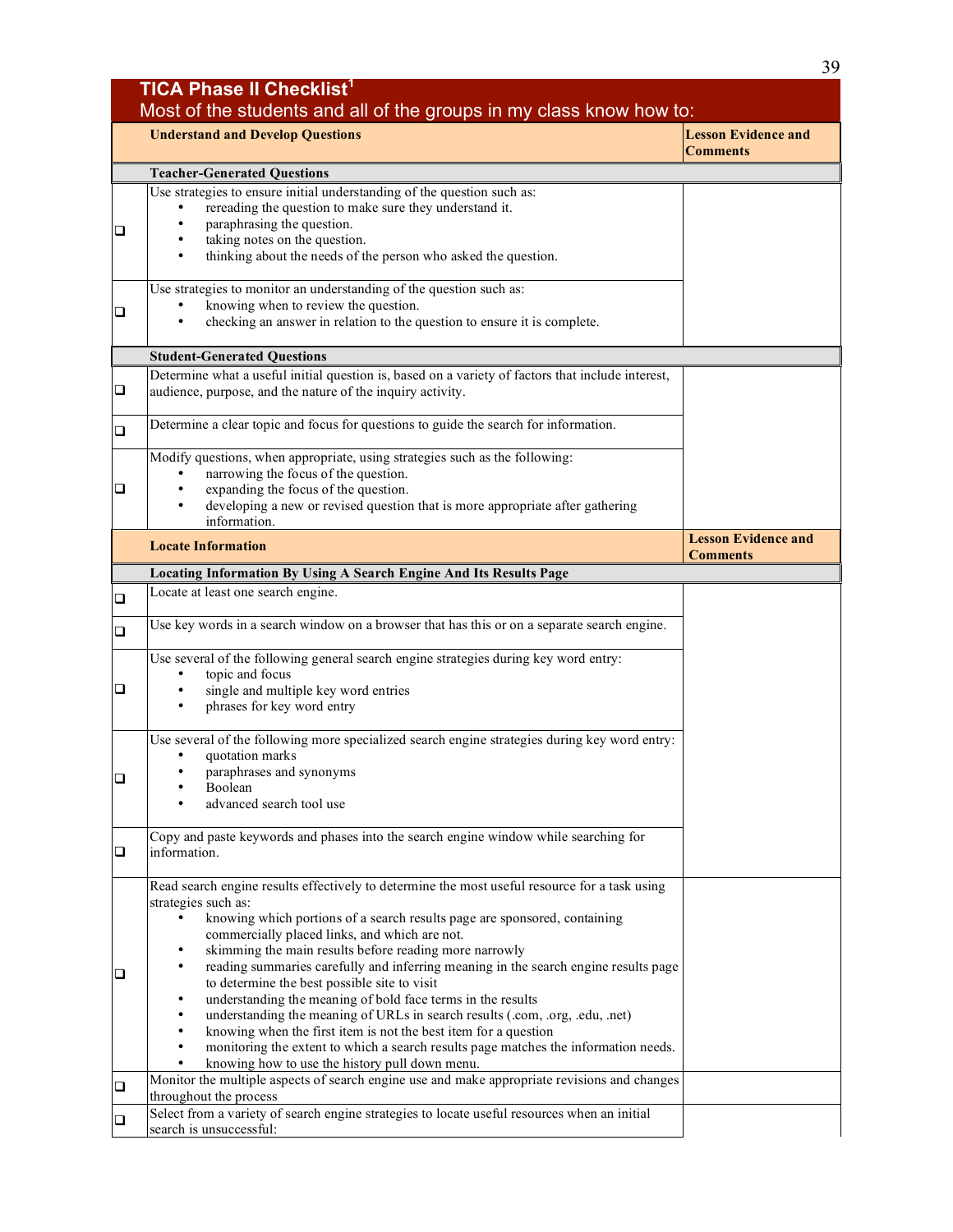|        | Knows the use and meaning of the "Did you mean?" feature in google.<br>٠                                                                                                           |                            |
|--------|------------------------------------------------------------------------------------------------------------------------------------------------------------------------------------|----------------------------|
|        | Adjusts search engine key words according to the results of a search.<br>narrows the search.                                                                                       |                            |
|        | expands the search.                                                                                                                                                                |                            |
|        | reads search results to discover the correct vocabulary and then use this more<br>appropriate vocabulary in a new search.                                                          |                            |
|        | Shifts to another search engine.                                                                                                                                                   |                            |
| $\Box$ | Bookmark a site and access it later.                                                                                                                                               |                            |
| $\Box$ | Use specialized search engines for images, videos, and other media sources.                                                                                                        |                            |
|        | <b>Locating Information Within A Website</b>                                                                                                                                       |                            |
| ❏      | Quickly determine if a site is potentially useful and worth more careful reading                                                                                                   |                            |
| $\Box$ | Read more carefully at a site to determine if the required information is located there.                                                                                           |                            |
| ❏      | Predict information behind a link accurately to make efficient choices about where<br>information is located.                                                                      |                            |
| $\Box$ | Use structural knowledge of a web page to help locate information, including the use of<br>directories.                                                                            |                            |
| ❏      | Recognize when you have left a site and know how to return back to the original site.                                                                                              |                            |
| ❏      | Know how to open a second browser window to locate information, without losing the initial<br>web page.                                                                            |                            |
| $\Box$ | Know how to use an internal search engine to locate information at a site.                                                                                                         |                            |
| ❏      | Monitor the reading of a web page and knows when it contains useful information and when it<br>does not.                                                                           |                            |
|        |                                                                                                                                                                                    | <b>Lesson Evidence and</b> |
|        | <b>Critically Evaluate Information</b>                                                                                                                                             | <b>Comments</b>            |
|        | <b>Bias and Stance</b>                                                                                                                                                             |                            |
| ❏      | Identify, evaluate, and recognize that all websites have an agenda, perspective, or bias.                                                                                          |                            |
| $\Box$ | Identify and evaluate bias, given a website with a clear bias.                                                                                                                     |                            |
| $\Box$ | Identify and evaluate the author of a website whenever visiting an important new site.                                                                                             |                            |
| ❏      | Use information about the author of a site to evaluate how information will be biased at that<br>site.                                                                             |                            |
|        | <b>Reliability</b>                                                                                                                                                                 |                            |
| ❏      | Investigate multiple sources to compare and contrast the reliability of information.                                                                                               |                            |
|        | Identify several markers that may affect reliability such as:                                                                                                                      |                            |
|        | Is this a commercial site?<br>٠                                                                                                                                                    |                            |
|        | Is the author an authoritative source (e.g., professor, scientist, librarian, etc.)?<br>Does the website have links that are broken?<br>٠                                          |                            |
| ❏      | Does the information make sense?                                                                                                                                                   |                            |
|        | Does the author include links to other reliable websites?<br>٠                                                                                                                     |                            |
|        | Does the website contain numerous typos?<br>Does the URL provide any clues to reliability?<br>$\bullet$                                                                            |                            |
|        | Do the images or videos appear to be altered?<br>$\bullet$                                                                                                                         |                            |
| $\Box$ | Understand that Wikipedia is a reasonable, but imperfect, portal of information.                                                                                                   |                            |
|        | Identify the general purpose of a website (entertainment, educational, commercial, persuasive,                                                                                     |                            |
| ⊔      | exchange of information, social, etc.).                                                                                                                                            |                            |
| ⊔      | Identify the form of a website (e.g. blog, forum, advertisement, informational website,<br>commercial website, government website, etc.) and use this information when considering |                            |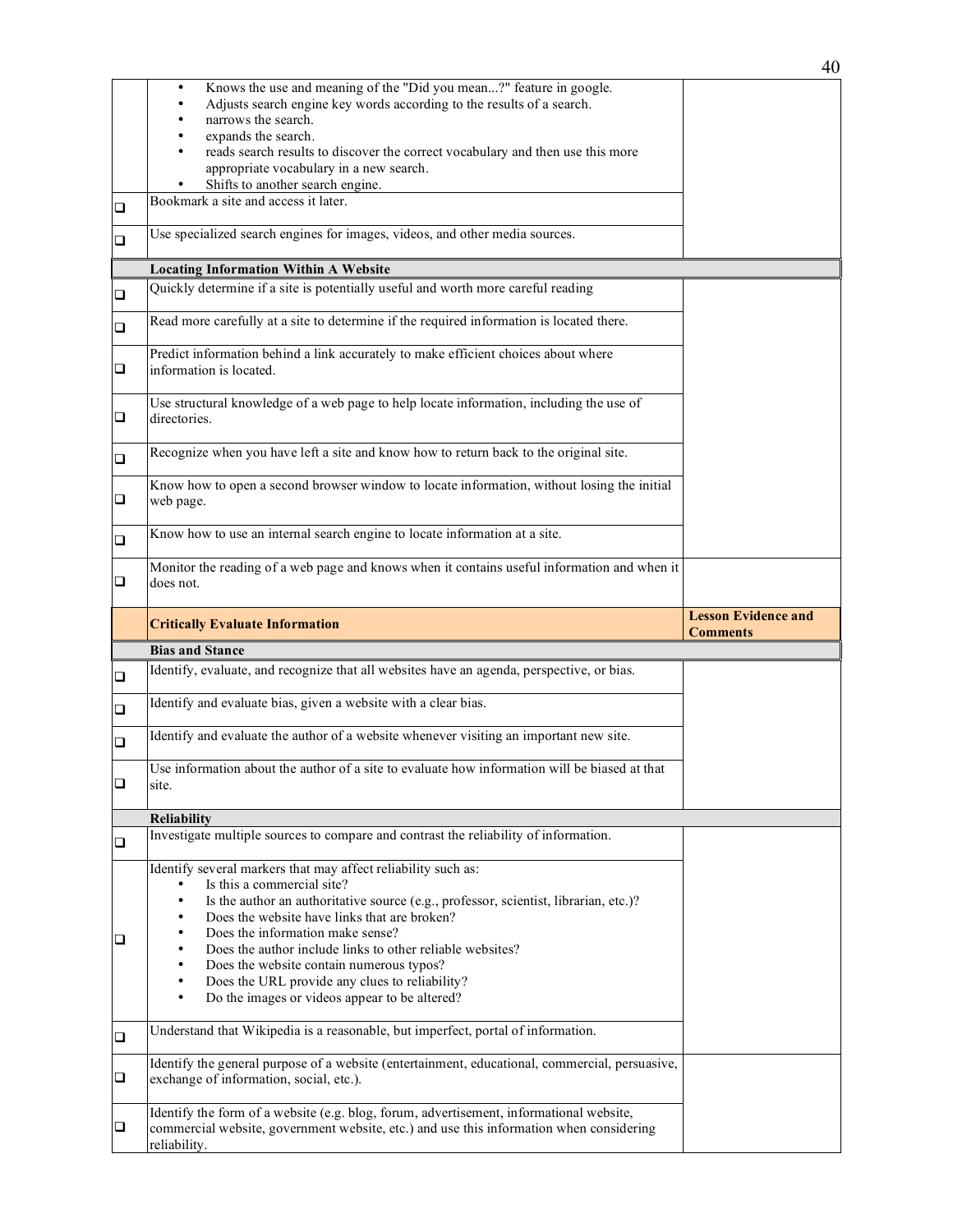|        | Accuracy                                                                                                                                                                                                                                                                                                                                                                                                            |                                               |
|--------|---------------------------------------------------------------------------------------------------------------------------------------------------------------------------------------------------------------------------------------------------------------------------------------------------------------------------------------------------------------------------------------------------------------------|-----------------------------------------------|
| ❏      | Evaluate information based on the degree to which it is likely to be accurate by verifying and<br>consulting alternative and/or especially reliable sources.                                                                                                                                                                                                                                                        |                                               |
|        | <b>Synthesize Information</b>                                                                                                                                                                                                                                                                                                                                                                                       | <b>Lesson Evidence and</b><br><b>Comments</b> |
| ❏      | Understand both the specific information related to the task as well as the broader context<br>within which that information is located                                                                                                                                                                                                                                                                             |                                               |
| ❏      | Synthesize information from multiple media sources including written prose, audio, visual,<br>video, and/or tables and graphs.                                                                                                                                                                                                                                                                                      |                                               |
| ❏      | Separate relevant information from irrelevant information.                                                                                                                                                                                                                                                                                                                                                          |                                               |
| $\Box$ | Organize Information effectively.                                                                                                                                                                                                                                                                                                                                                                                   |                                               |
| ❏      | Manage multiple sources both on and offline including:<br>Choose tools to meet the needs of managing information (file folders, electronic file<br>folders, notebooks, email, etc.)<br>Cite sources<br>Take notes with paper $\&$ pencil, when appropriate.<br>Take notes with a word processor, when appropriate.<br>$\bullet$<br>Type notes using short cut strokes such as highlight/cut/copy/paste<br>$\bullet$ |                                               |
|        | <b>Communicate Information</b>                                                                                                                                                                                                                                                                                                                                                                                      | <b>Lesson Evidence and</b><br><b>Comments</b> |
| $\Box$ | Understand that messages have consequences and will influence how others react.                                                                                                                                                                                                                                                                                                                                     |                                               |
| ❏      | Use a variety of offline writing/editing tools such as a word processor<br>spell checker, dictionary, thesaurus, pdf, etc.                                                                                                                                                                                                                                                                                          |                                               |
| $\Box$ | Copy/paste text or URL to use in the message.                                                                                                                                                                                                                                                                                                                                                                       |                                               |
| $\Box$ | Know how to use email including attaching and downloading attachments, logging in, sending<br>messages, opening messages.                                                                                                                                                                                                                                                                                           |                                               |
| ❏      | Know how to use IM                                                                                                                                                                                                                                                                                                                                                                                                  |                                               |
| ❏      | Know how to use blogs including reading and posting information.                                                                                                                                                                                                                                                                                                                                                    |                                               |
| ⊔      | Monitor communication of information for audience or voice (i.e. formal versus informal<br>writing styles)                                                                                                                                                                                                                                                                                                          |                                               |
| ❏      | Uses a wide array of Internet-based forms of communication, such as:<br>email and attachments<br>blogs<br>wikis<br>Google Docs<br>instant messaging<br>websites<br>presentation software                                                                                                                                                                                                                            |                                               |
| $\Box$ | Is aware of the audience and the relationship between audience, purpose, medium, message.                                                                                                                                                                                                                                                                                                                           |                                               |
| ❏      | Knows how to include multiple-media sources within messages.                                                                                                                                                                                                                                                                                                                                                        |                                               |
| ❏      | Uses formatting such as headings and subheadings to communicate the organization of<br>information within informational text.                                                                                                                                                                                                                                                                                       |                                               |